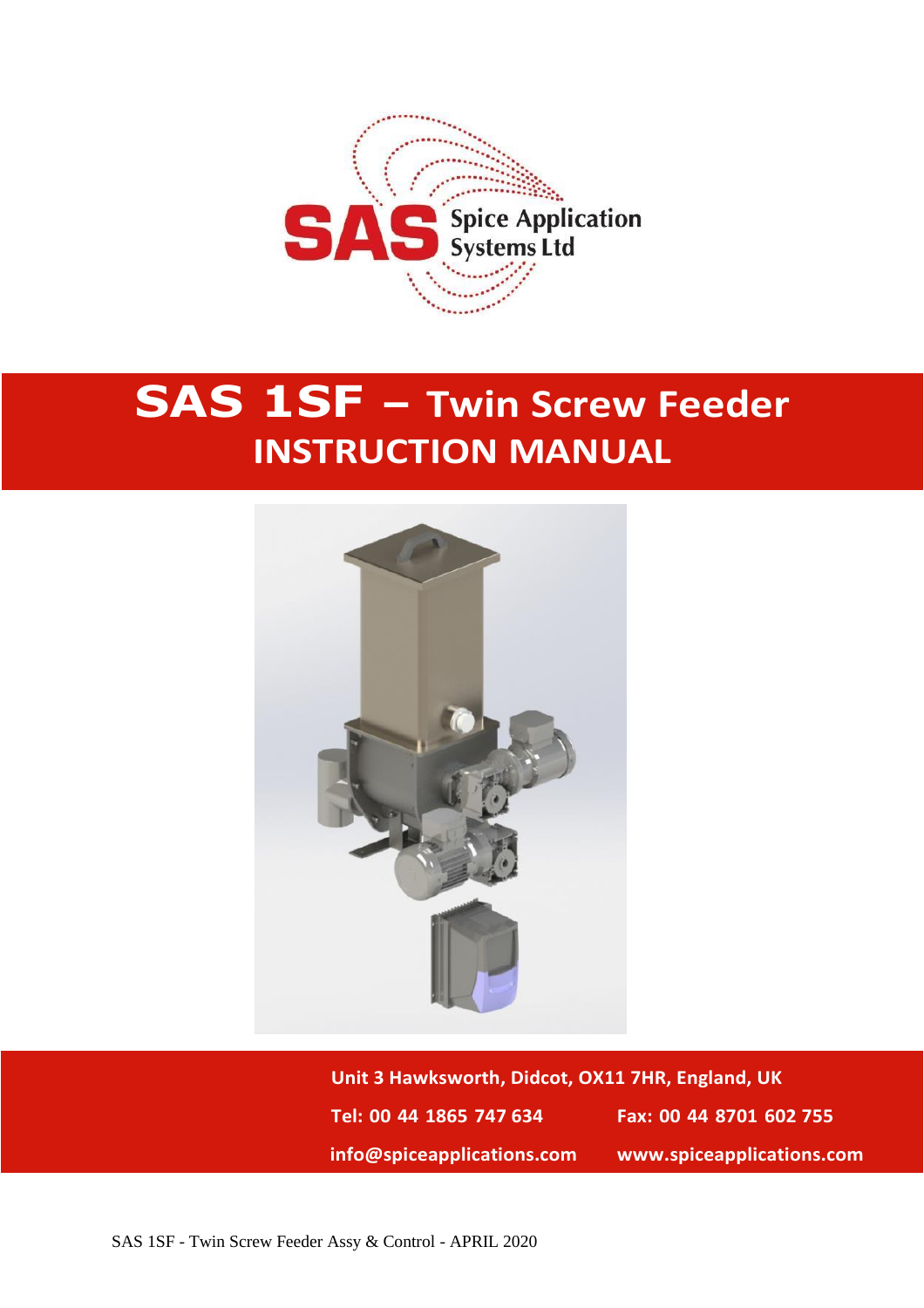#### **INDEX**

| <b>DESCRIPTION OF INFORMATION</b> | <b>PAGE NUMBERS</b> |
|-----------------------------------|---------------------|
|                                   |                     |
|                                   |                     |
|                                   |                     |
|                                   |                     |
|                                   |                     |
|                                   |                     |
|                                   |                     |
|                                   |                     |
|                                   |                     |
|                                   |                     |
|                                   |                     |
|                                   |                     |
|                                   |                     |
|                                   |                     |
|                                   |                     |
|                                   |                     |

**To obtain the best performance and reliability from this equipment it is strongly recommended to read the instruction manual thoroughly before attempting to use the equipment.**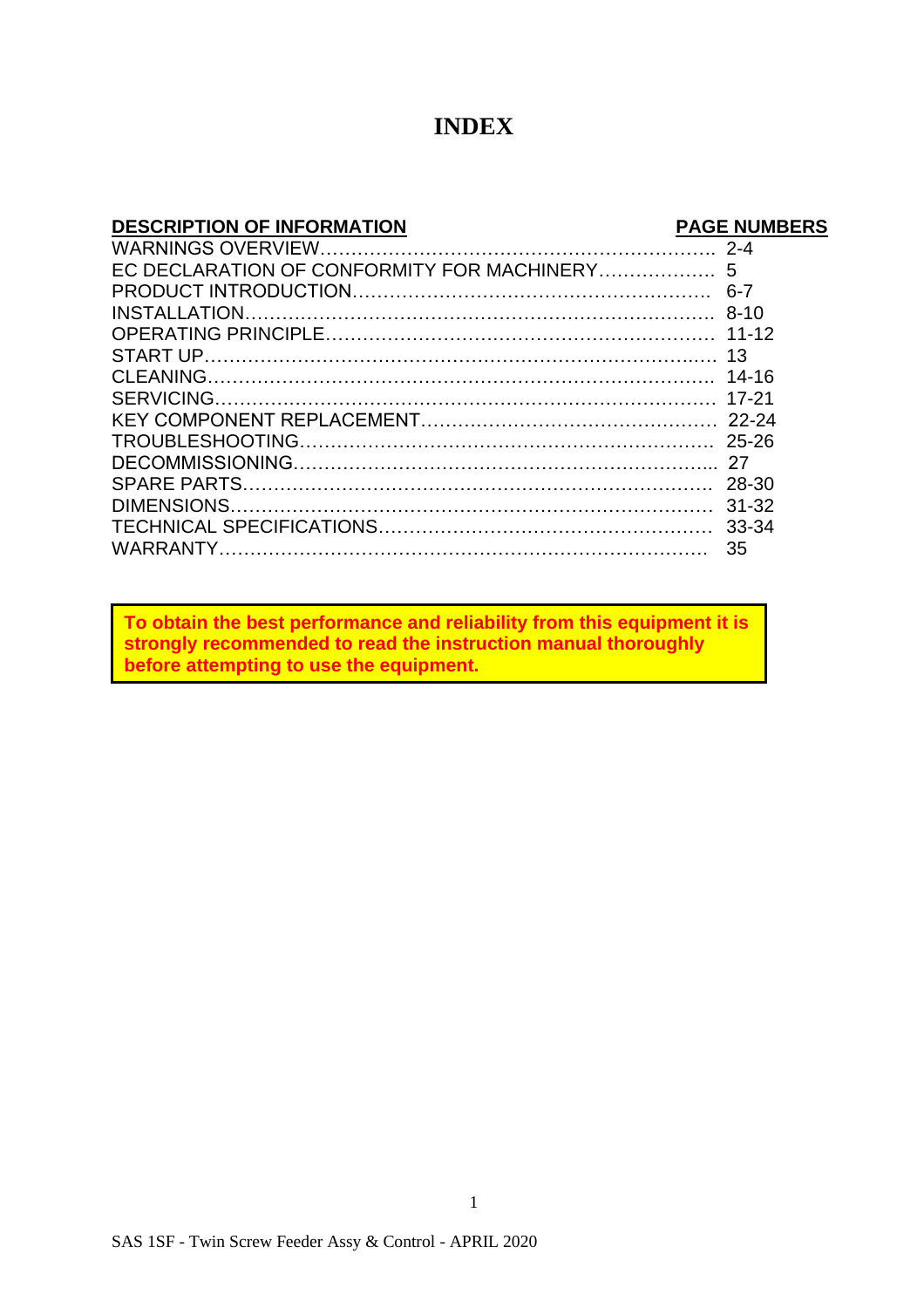## **WARNINGS OVERVIEW**

## **SAFETY GUIDELINES**

The person in charge of the manufacturing work area should ensure that personnel are properly trained in the use of this equipment. The safety rules which follow should be fully understood and applied at all times.

 $\triangle$  For more information, consult the local safety rules. In addition, the following precautions must be observed.

**WARNING!** Failure to observe the safety precautions contained within this manual could result in operational difficulties of the equipment and potential to create unsafe conditions.



The removing of the protective equipment and/ or modifying the machine without previous authorization by the manufacturer is strictly forbidden.

- Use only spare parts, accessories or materials that are original or instead item and materials provided by the manufacturer.
- Do not put or approach the hands and/or other objects near the movement blocks in order to avoid crushing risks.
- The installation and even the partial use of the equipment are forbidden to the unauthorized operators.
- It is compulsory the grounding of the metallic box.
- Any use of the equipment different from the intended one is strictly forbidden.
- Read carefully the warning and danger plates on the equipment.
- It is forbidden to remove the warning and danger plates on the equipment.
- It is forbidden to start up the equipment before the installation is declared compliant to the directive 2004/108/EC.
- The installer has to provide the suitable devices for the products that are dangerous and harmful by contact and/or by inhalation, flammable, explosive and dangerous from a bacterial and/or viral point of view. Concerning this part the installer has to set up all the protections in order to avoid damages to things or people if breakings with consequent fall of pieces from the equipment occurs.
- Do not start the machine without having the complete knowledge about the functioning.
- Do not clean, make maintenance, substitute or adjust machine components if the voltage in on.
- The people responsible for the use of the machine have to check and provide the correct use of the equipment according to the requests, the regulations, the laws and the European community Standards.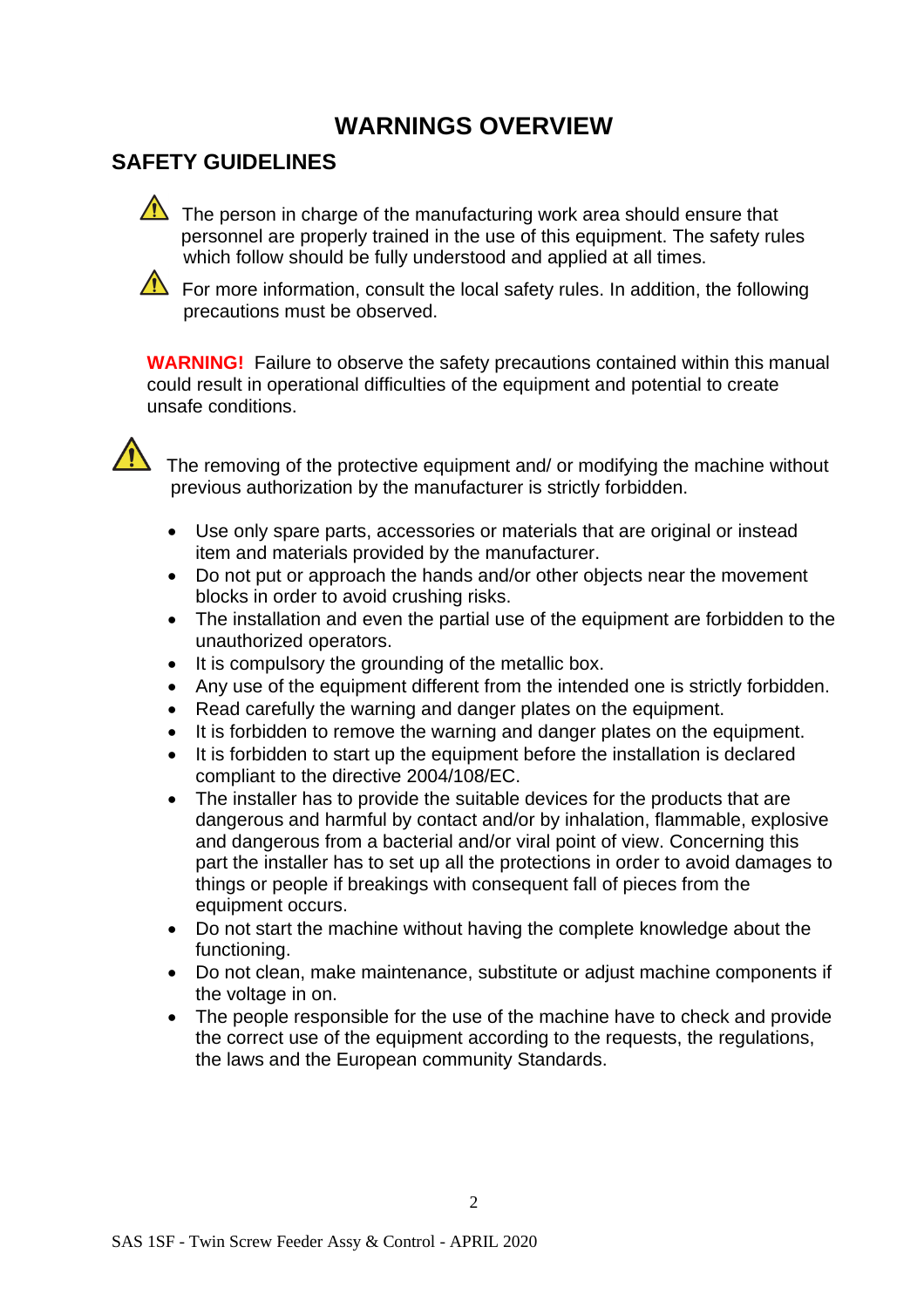## **WARNINGS OVERVIEW**

- Notes for screw feeders assigned at the transport of food, pharmaceutical and zoo-technical products:
	- o Periodically clean the screw feeders; the cleaning frequency depends on the type of product processed and on the nature of the system. It must be fixed by the people responsible for the use of the machine.
	- o Great attention must be paid to the cleaning of the dispenser body, the dispensing screw, the protections, etc.
	- $\circ$  If it is necessary to clean with other products that are difficult or impossible to list because of their nature, it is necessary that the customer previously informs our technical office.

#### **IT IS STRICTLY FORBIDDEN**

the use of the equipment if some anomalies occurs (excessive noise, vibrations, etc).



#### **WARNING:**

The failure of the safety standards observance and advices for corrected machine maintenance or the possible tampering of safety standard relieves **Spice Application Systems Ltd** and their suppliers in case of responsibility of fire, damage or plant/line/machine malfunctioning.

#### **INAPPROPRIATE USE**

An inappropriate use of the machine may have serious risks for people and/or the environment as well as causing damages to the equipment itself.

The equipment must be used only for the purposes specifically expected by the manufacturer:

- Do not use the equipment if it's not correctly installed, do not start it up if the engine group is not mechanically fixed to the rest of the machine.
- Do not use the equipment if the rotating part are not intact or perfectly cleaned. In this case the dosing power and the capacity are not guaranteed.
- Do not use the screw feeders with a screw exceeding the length of the exhaust pipe.
- Do not use the equipment as a supporting point even if it is not working. There is the danger to fall or to damage the machine itself.
- Do not work on the electric engine or on any other electric component if the power supply is on, in order to avoid electrocution.
- Do not wash the machine with a water jet. The electric motor is not shielded from dust and water.
- Do not use products that do not have a clear composition, chemically aggressive, flammable or dangerous for the machine or the operator
- Do not operate the machine outside, exposed to weather and sudden changes of temperature.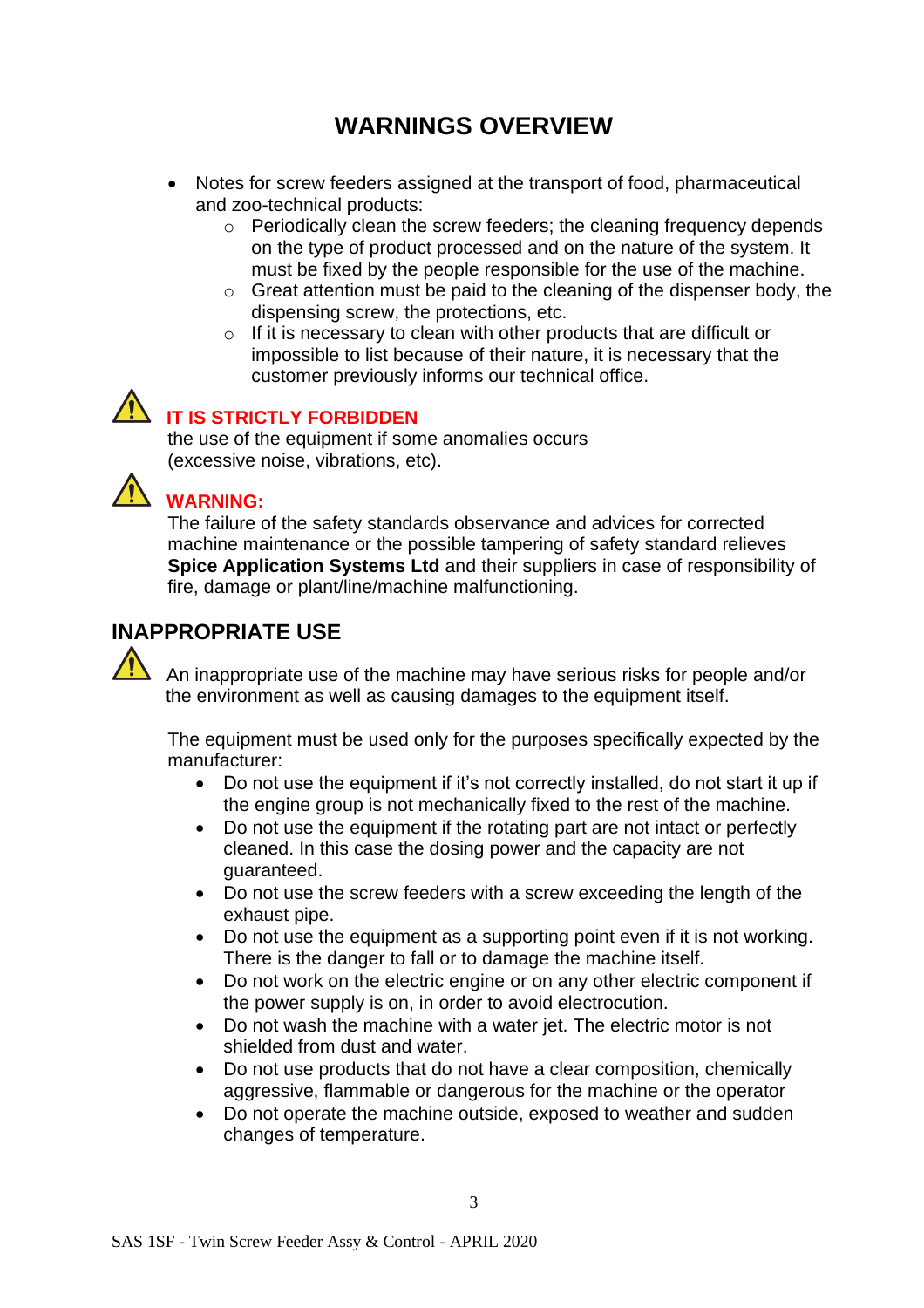## **WARNINGS OVERVIEW**

#### **IDENTIFICATION OF HAZARDOUS MOVING PARTS**

On the machine are present mobile elements potentially harmful. These elements are not reachable during functioning because of their position, because they are behind grids or other system devices. Pay attention to these elements during cleaning and maintenance



 $(Fig. 2.2.A)$ 

#### **POSITIONING OF SAFETY SIGNS**

During the normal cycle, dangerous mobile elements are not reachable. Operators are trained on possible critical situations and safety sign are positioned on the machine.



In case that one or more signs are damaged it is necessary to substitute them.



 $(Fig.2.3.A)$ 

**ALL personnel who are associated with the coating operation should read and fully understand this manual. It is especially important that the operators and maintenance team of the electrostatic equipment and their supervisory personnel understand the requirements for safe and proper usage of the electrostatic process.**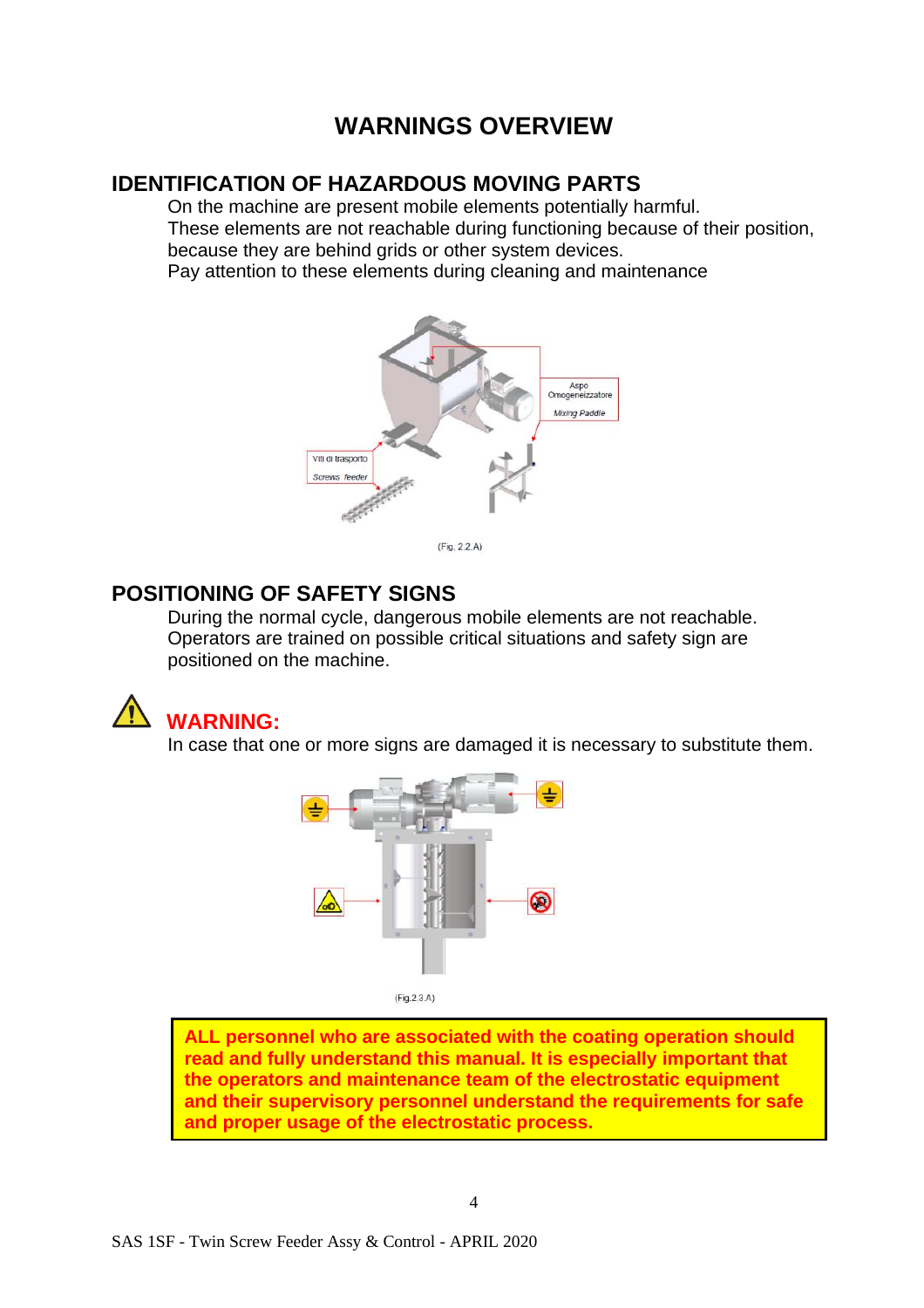#### **EC DECLARATION OF**   $\epsilon$ **CONFORMITY FOR MACHINERY**

#### DICHIARAZIONE CE DI CONFORMITÀ

DIGHIARAZIONE DI TIPO A SECONDO L' ALLEGATO II DELLA DIRETTIVA **МАССНІМЕ 2006/42/СЕ** 

PE DEPLABATION OF CONFORMITY - PE DEPLABATION DE CONFORMITE -CE DECIARACION DE CONFORMIDAD - CE KONFORMITÂTSFRKI ÂFRIING

#### DEFINITIVE INNOVATION S.R.L.

DICHIARA CHE LA MACCHINA / DECLARES THAT THE MACHINE / DECLARE QUE LA MACHINE / DECLARA QUE LA MAQUINA / FEST, DASS DIE MASCHINE:

MODELLO / MODEL / MODALE / MODELO / TYP: **DESCRIZIONE / DESCRIPTION / DESCRIPCION / BESCHREIBUNG: MATRICOLA / SERIAL NUMBER** NUMERO DE SERIE / MATRÍCULA / KENNUMMER:

**DRV030D** 

**DOSATORE BIVITE VOLUMETRICO** 

J126942753

- E' CONFORME ALLE DISPOSIZIONI DELLA DIRETTIVA MACCHINE 2006/42/CE;
- IS IN CONFORMITY TO PROVISIONS OF MACHINES' DIRECTIVE 2006/42/CE;
- EST CONFORME AUX NORMES DE LA DIRECTIVE DES MACHINES 2006/42/CE ;
- ES CONFORME A LAS DISPOSICIONES DE LA DIRECTIVA DE LAS MAQUINAS 2006/42/CE ;
- IST IN ÜBEREINSTIMMUNG MIT DEN NORMEN DER MASCHINEN 2006/42/CE.
- E' CONFORME ALLE DISPOSIZIONI DELLA DIRETTIVA BASSA TENSIONE (DIRETTIVA 2014/35/UE);
- IS IN CONFORMITY TO PROVISIONS OF LOW VOLTAGE DIRECTIVE (DIRECTIVE 2014/35/UE):
- EST CONFORME AUX NORMES DE LA DIRECTIVE BAS VOLTAGE (DIRECTIVE 2014/35/UE) ;
- ES CONFORME A LAS DISPOSICIONES DE LA DIRECTIVA BAJE VOLTAJE (DIRECTIVA 2014/35/UE) ;
- IST IN ÜBEREINSTIMMUNG MIT DEN NORMEN DER RICHTLINIE DER NIEDRIGEN SPANNUNG (RICHTLINIE 2014/35/UE).
- E' CONFORME ALLE DISPOSIZIONI DELLA DIRETTIVA EMC 2014/30/UE;
- IS IN CONFORMITY TO PROVISIONS OF EMC DIRECTIVE 2014/30/UE:
- EST CONFORME AUX NORMES DE LA DIRECTIVE EMC 2014/30/UE:
- ES CONFORME A LAS DISPOSICIONES DE LA DIRECTIVA EMC 2014/30/UE;
- IST IN ÜBEREINSTIMMUNG MIT DEN NORMEN DER RICHTLINIE EMC 2014/30/UE.

E INDLTRE DICHIARA CHE / AND DECLARE MOREOVER THAT / ET EN PLUS DECLARE QUE / Y DECLARE TANBIEN QUE / UND ERKLÄRT AUCH DASS:

- SONO STATE APPLICATE LE SEGUENTI NORME ARMONIZZATE/ THE FOLLOWING HARMONISED NORMS HAVE **BEEN APPLIED:**
- LES SUIVANTES NORMES UNIFIES ONT ETES APPLIQUEES/ LAS SIGUENTES NORMAS UNIFORMADAS HAN ESTADOS PONIDOS EN PRACTICA / DIE FOLGENDEN VEREINTEN NORMEN SIND ANGEWENDET:

EN 190 12100:2010 · EN 60204 · 1 - EN 61439-1 - EN 61439-2

- <u>NOTA: IL SISTEMA COME SOPRA DESCRITTO NON E' COSTITUITO DAL CABLAGGIO DELLE SUDDETTE UTENZE ELETTRICHE E PNEUMATICHE E DALL' INSTALLAZIONE IN CAMPO DELLE SUDDETTE </u> APPARECCHIATURE.
- NOTE: IN THE SYSTEM AS ABOVE DESCRIBED CABLING OF ELECTRICAL AND PNEUMATICAL SUPPLY AS WELL AS INSTALLATION ON SITE, OF ABOVE-MENTIONED DEVICES, ARE EXCLUDED

PERBONA (FIBIOA O BIURIDIDA) AUTORIZZATA A ODBTITUIRE IL FABOIODLO TEONIOO) **DEFINITIVE INNOVATION B.R.L.** 

| <b>COGNOME E NOME:</b><br><b>INDIRIZZD:</b> | <b>FIANDRI STEFAND</b><br><b>VIA ALLENDE 47</b> | <b>TITOLO: RESPONSABILE LEGALE</b><br><b>NAZIONE: ITALIA</b> |  |  |  |  |
|---------------------------------------------|-------------------------------------------------|--------------------------------------------------------------|--|--|--|--|
| CITTÀ:                                      |                                                 | CAP: 41122 PROVINCIA: (MD)                                   |  |  |  |  |
| <b>FIRMA:</b>                               |                                                 | DATA: 10/01/2019 LUDGO: MODENA                               |  |  |  |  |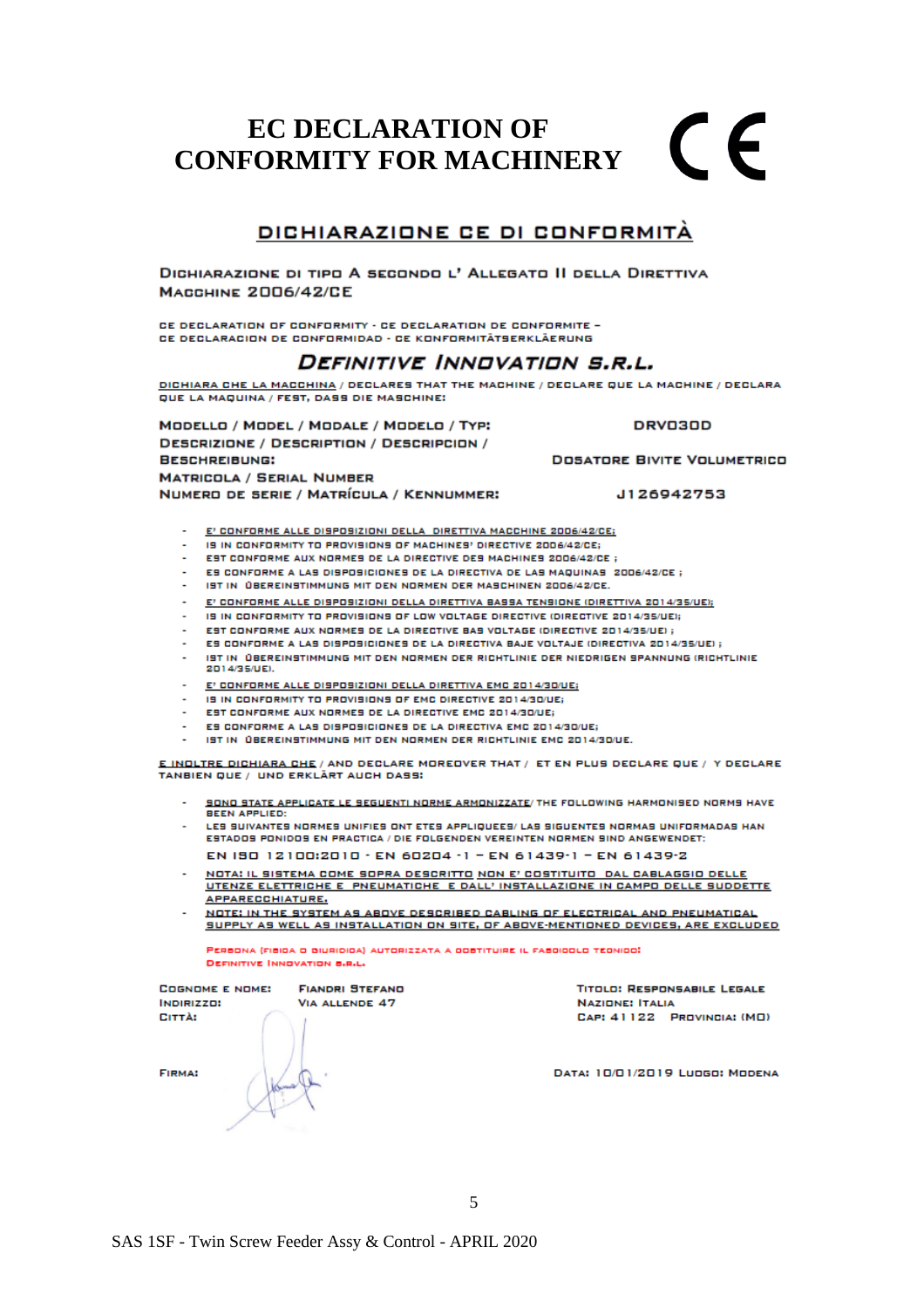## **PRODUCT INTRODUCTION**

#### **Twin Screw Feeder Type: SAS 1SF**

The SAS 1SF twin screw feeders are designed for the dosing of powder materials.

Equipped with a double extracting screw, they provide a homogeneous material flow, high precision and dosing control together with integrated material agitation provided by an internal paddle.



## **SAS Part Number – SAS 1SF-BBL-CC**

|           | <b>Description</b>                 | <b>Part Number Reference</b> |
|-----------|------------------------------------|------------------------------|
|           | <b>Product Hopper - 20 Litre</b>   | <b>20L</b>                   |
| <b>BB</b> | <b>Product Hopper - 50 Litre</b>   | <b>50L</b>                   |
|           | Gearbox Ratio (main drive) - 14:1  | 14                           |
| cc        | Gearbox Ratio (main drive) - 21:1  | 21                           |
|           | Gearbox Ratio (main drive) - 60:1  | 60                           |
|           | Gearbox Ratio (main drive) - 100:1 | 100                          |

Example Part Number : **SAS 1SF-20L-60**

Twin Screw Feeder c/w 20L hopper & 60:1 Gearbox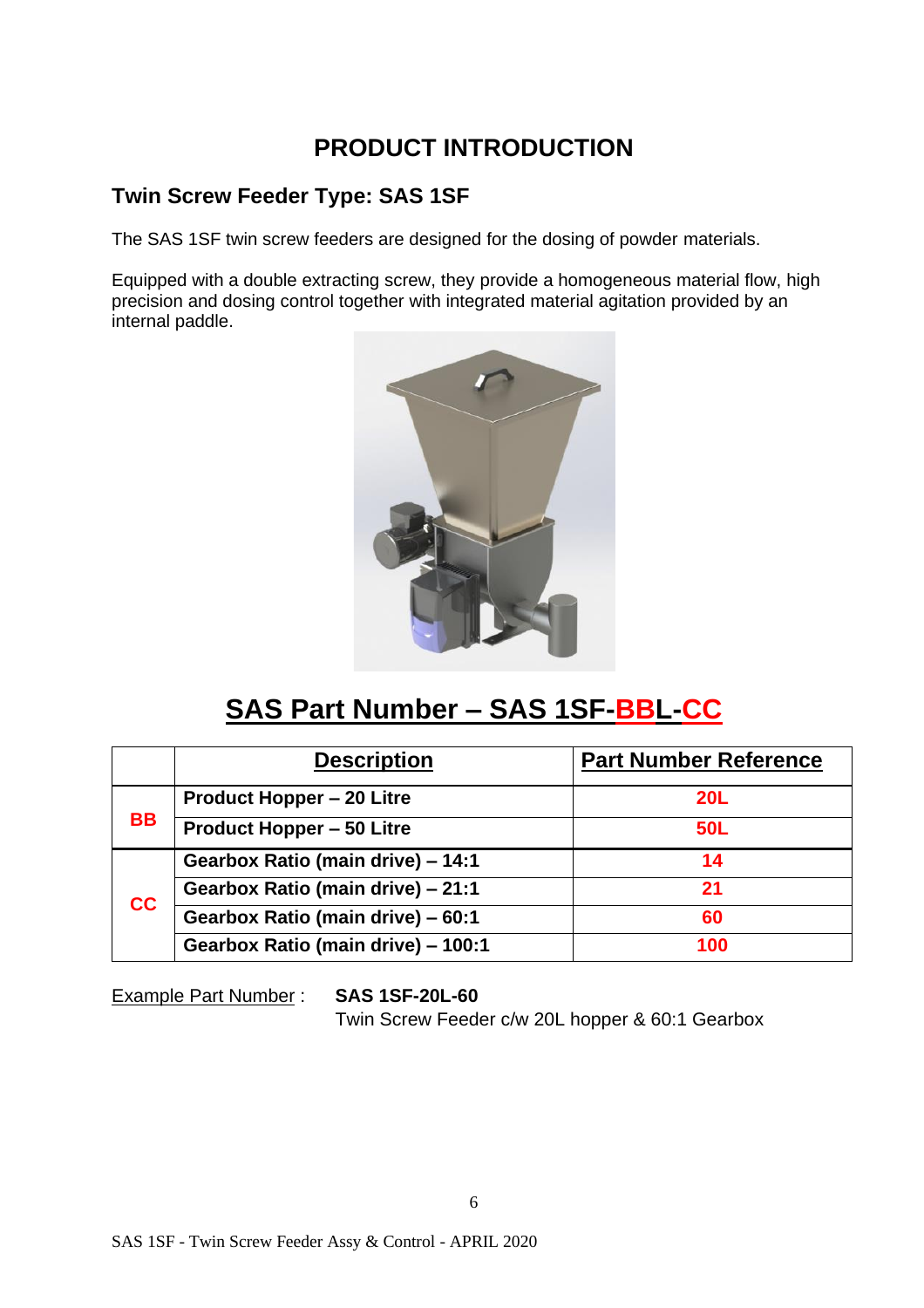## **PRODUCT INTRODUCTION**

## **TYPICAL POWDER OUTPUT RANGE**



#### **Please Note**

The above table is for reference only and provides an approximate indication of Powder Throughputs. Please contact SAS directly with details of your powder materials.



#### **SAS 1SF – Twin Screw Feeder Assy overview**

| Pos. | <b>Description</b>                 | <b>Assembly</b><br><b>Number</b> | <b>Manual Reference</b>      |
|------|------------------------------------|----------------------------------|------------------------------|
| A    | <b>Twin Screw Feeder Main Body</b> | SF 200-138-XXX                   | See page $28 - Fig 8$        |
| В    | Product Hopper Size (2 sizes)      | <b>SF 100-1XX</b>                | See page 30 - Fig 10         |
| C.   | Motor/Gearbox Ratio (4 sizes)      |                                  | See Table above on page 7    |
| D    | Twin Screw Set (3 sizes)           | SF 100-14X                       | See page 29 - Fig 9          |
| Е    | Invertor Control - E3              | 100-177                          | See separate Invertor Manual |
| E    | <b>Mounting Stand - Mobile</b>     | SF 200-292                       | See page $30 - Fig 11$       |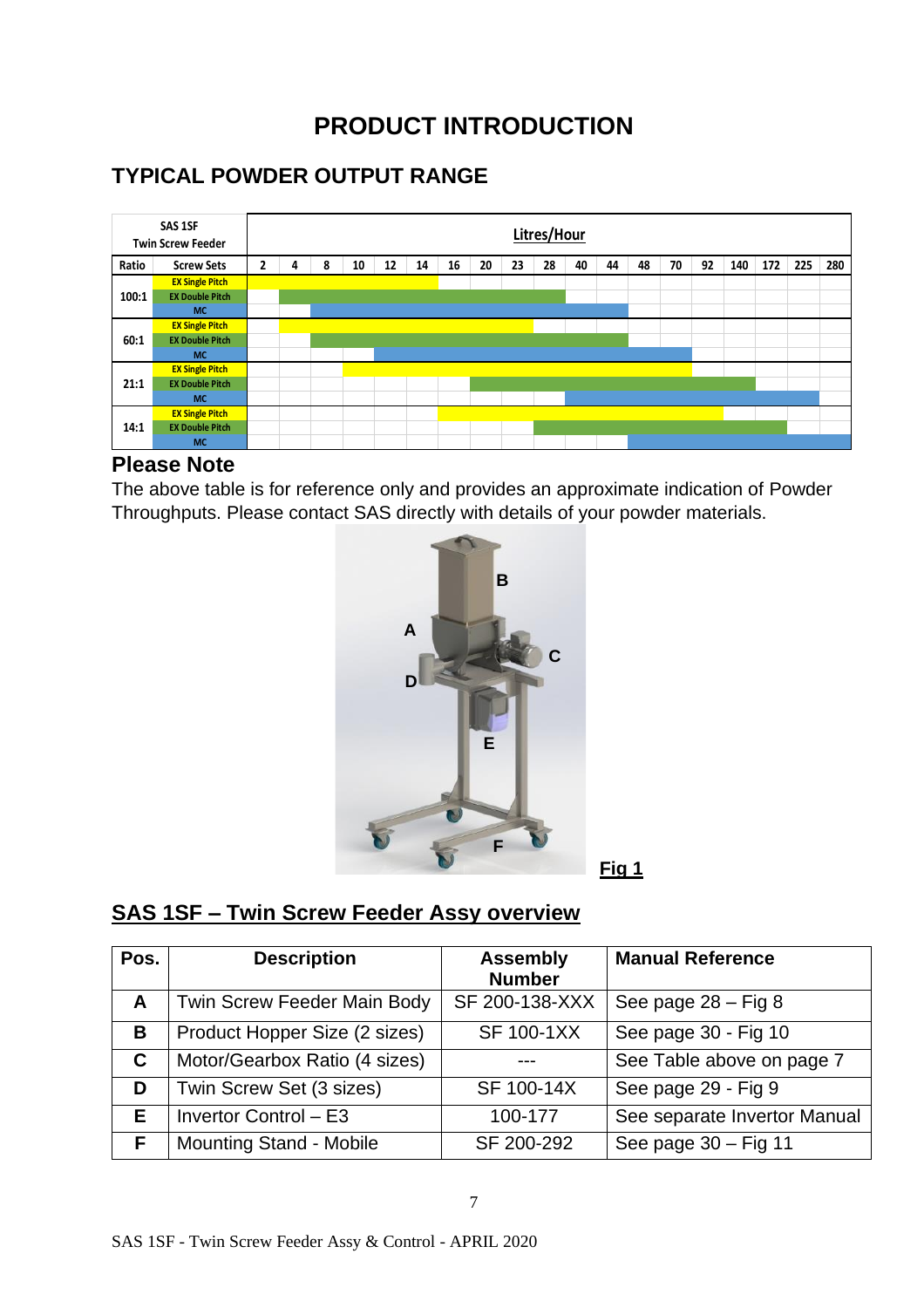## **INSTALLATION**

During the installation there are combined actions of several operators, thus is necessary work with great caution.

Verify the integrity of the machine, particularly of the fan covers over the electric motors that can be damaged during transport.

If the fan covers are dented blocking the fan rotation, restore or replace them before commissioning the machine.

When the screw feeder is provided without vertical unload and endless screw, with length of the screw exceeding the one of the exhaust pipe because of a customer request for installation needs, the customer is in charge of performing a risk analysis and of mounting proper protections and/or repairs.

The operations performing the installation must have a technical grounding and proper knowledge to operate with adequate expertise.

The user must have an installation area that satisfies the current regulations on health and safety on production environments.

Set up an area where install the machine verifying that the floor is flattened and without obstacles.

Make room around the machine sufficiently to permit safety and ergonomics to the operators and to the fitters. Safety distances from other machines or production areas must be observed according to the current regulations.

The installation and working area must be correctly lit up, defined and signalled. It must respect the law parameters concerning working areas.

The working area must be forbidden to personnel not involved in the machine operation. If this is not possible, barriers or similar means not hindering the production must be installed

#### **WARNING**: The set-up of the machine is usually performed by the manufacturer who knows the right methods to do it. In case that the set up cannot be performed by the manufacturer, the customer has to ask the manufacturer all the information in order to perform it correctly by himself.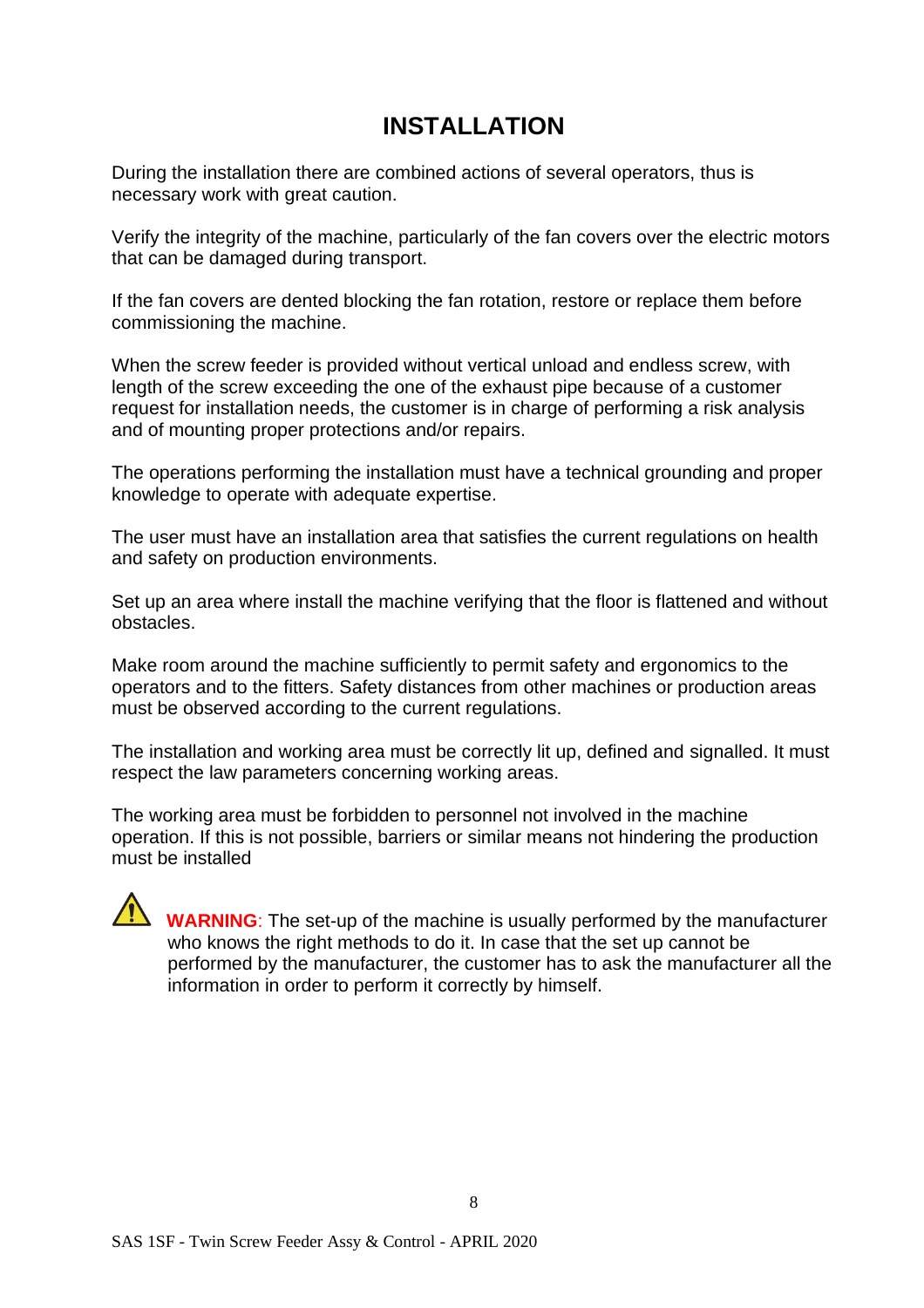## **INSTALLATION**

## **ACCIDENT PREVENTION WARNINGS**

- Wear the suitable prevention equipment for the operation that has to be carried on. The clothing must be tight fitting to the body. Avoid wearing ties, necklaces or belts that could go in the movement parts.
- Do not remove the safety devices or the accident prevention protections.
- Do not turn on or misadiust the control points or the tools on the equipment without authorization or without knowing the functioning.
- Every technical change that can have repercussion on the functioning or the safety of the equipment must be performed only by technicians of the manufacturer or by technicians authorized by him.



**WARNING**: A good installation gives more steadiness to the machine and avoids vibrations and noise.

**WARNING**: **Spice Application Systems Ltd** declines every responsibility coming from the not fulfilment of the above mentioned instructions.

## **TRANSPORTATION AND RECEIPT OF GOODS**

- Check that during the transport any damage to the structure or internal parts of the equipment has not occurred.
- Any damage must be immediately signalled on the packing note. The driver must accept the complaint and leave one copy for you.
- For any contact with our technical assistance please always quote the part number and the manufacturing year.
- Damages verified after unpacking must be notified within 7 working days.

## **ELECTRICAL CONNECTIONS**

#### **(Please refer to separate Invertor Manual)**



The electric connection of the equipment must be performed only by qualified personnel, according to the current directives.



Before connecting the power, please check with a voltmeter that the phase of the line correspond to the one of the equipment. The power needed is written on the identification plate and on the engine plate.

- Check the presence and the functioning of the grounding system in power supply.
- Check that the main switch at the beginning of the equipment power line is in "0"position.
- Check the rotation direction of the engine.
- Always pay attention to the safety requirements.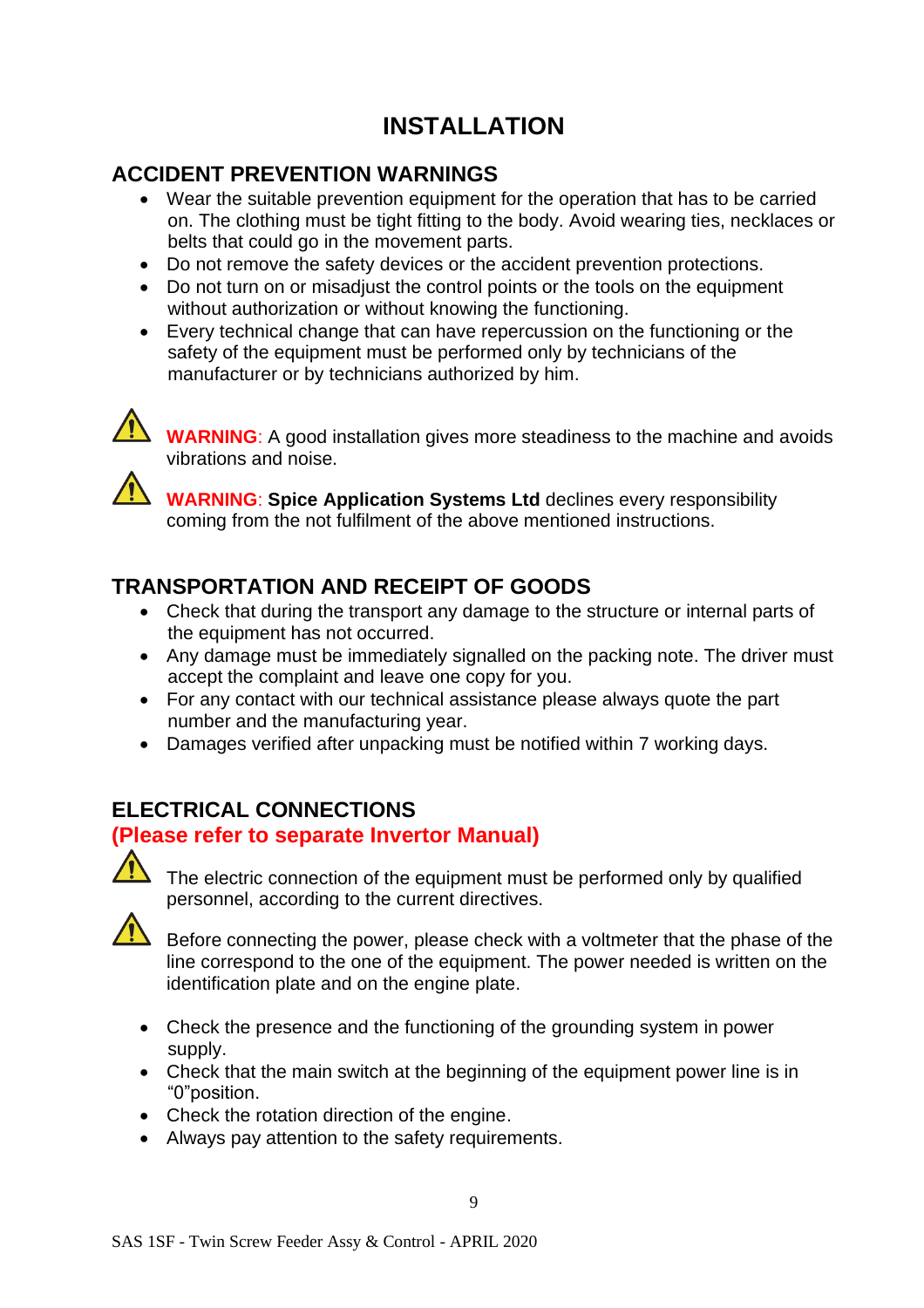## **INSTALLATION**

## **Typical Installation with SAS 1DV system & SAS Coating Drum**



 **Fig 2**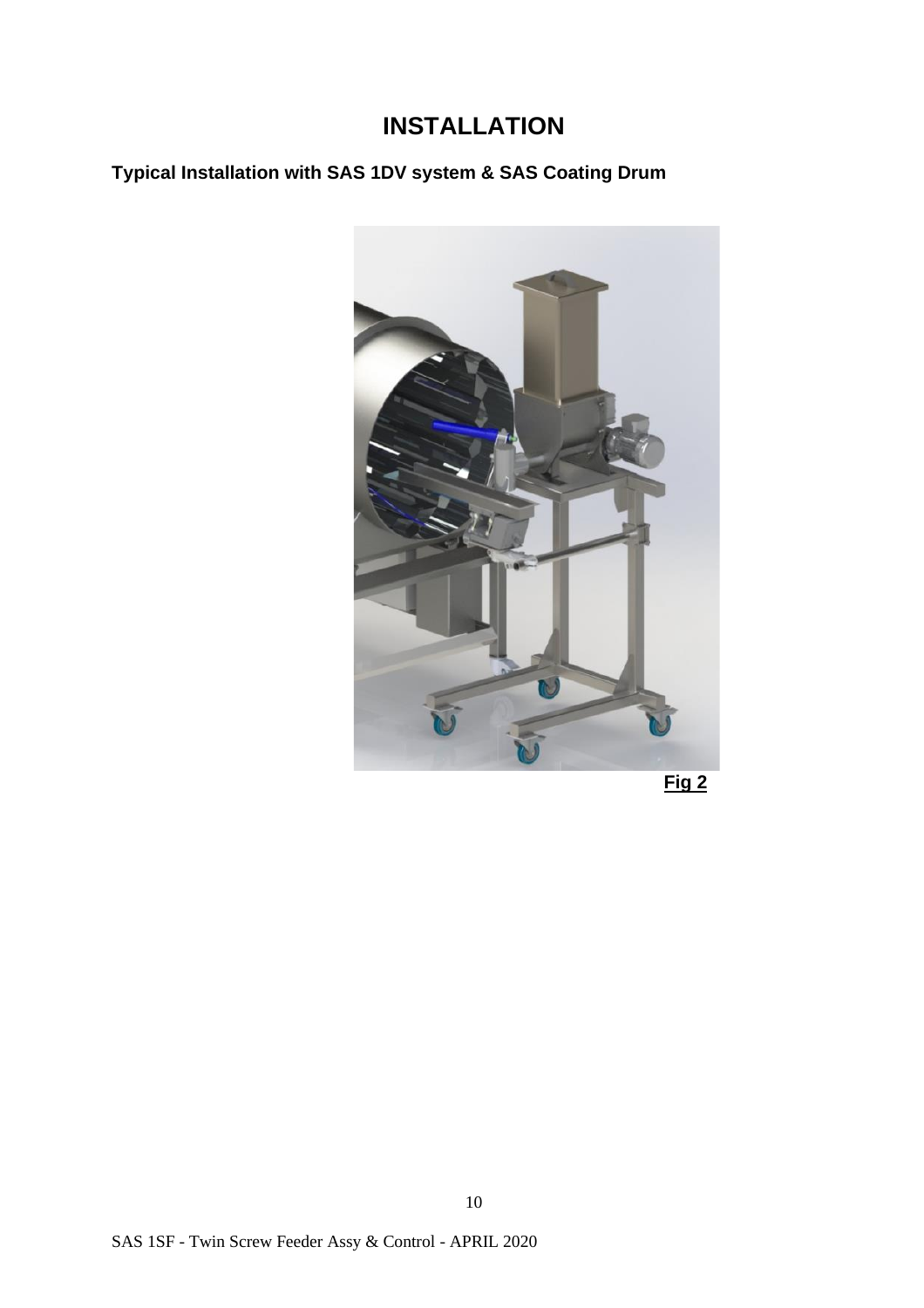## **OPERATING PRINCIPLE**

#### **TWIN SCREW FEEDER**

The D series screw feeders are equipped with a double extracting screw, they guarantee a homogeneous material flow, high precision and dosing regularity thanks also to the screws that are machine made for a perfect coupling.

The D series twin screw feeders are designed for the dosing of powdered material and synthetic fibres. They are available both on volumetric and gravimetric version with an electronic loading cell weighting system that guarantees high precision and reliability. They are used in their different configurations in all industrial fields, from concrete to chemistry, from food to pharmaceutical industry.

The different configurations make them suitable for the use of materials that have very different granulometry and fluency.

They are available also in configuration for ATEX areas.

A screw feeder makes the function to unload a theoretically constant material quantity on each turn. This behaviour allows to make a specific load both on the granulometric and volumetric version. It is expressed in dm<sup>3</sup>/h and the value is determined by the following factors:

- o Dosing screw rotating speed.
- o Dosing screw pitch and diameter length.
- o Used product specific weight.

The machine is given with dosage members suitable to guarantee the required capacities in connection with the material characteristic, as written in the specifications transmitted by the manufacturer.

The machine dimensions are based on tables obtained by the manufacturer expertise. For this reason, potential differences of behaviour due to the specific material to be processed and due to the specific environment cannot be discovered before the test.

In any case, if it is necessary to change some part of the system to change the capacity or to process different materials from the ones foreseen, consult the manufacturer.

The D-series twin screw feeder is provided completely assembled in one piece with different dimensions composed by:

- o Hopper
- $\circ$  2 three-phase induction motors; (Fig.4.A)
- o 2 worm reduction gearboxes; (Fig.4.B)
- o A screw feeder body made of stainless steel for containing the material; (Fig.4.B)
- o A mixing paddle chosen between different models to mix the material inside the screw feeder body (Fig.4.B)
- $\circ$  Two endless screws for the transport of the material (Fig.4.B)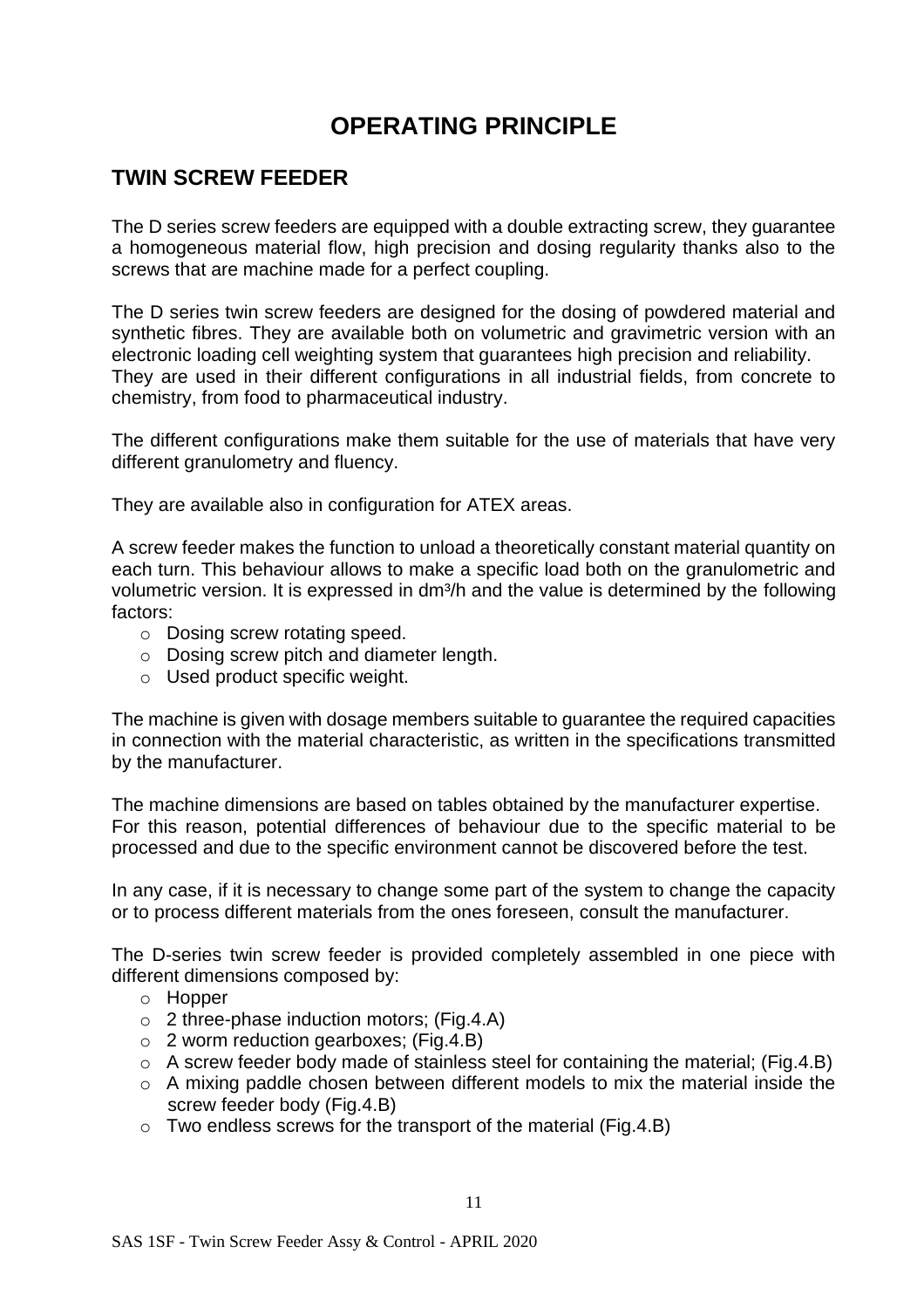## **OPERATING PRINCIPLE**

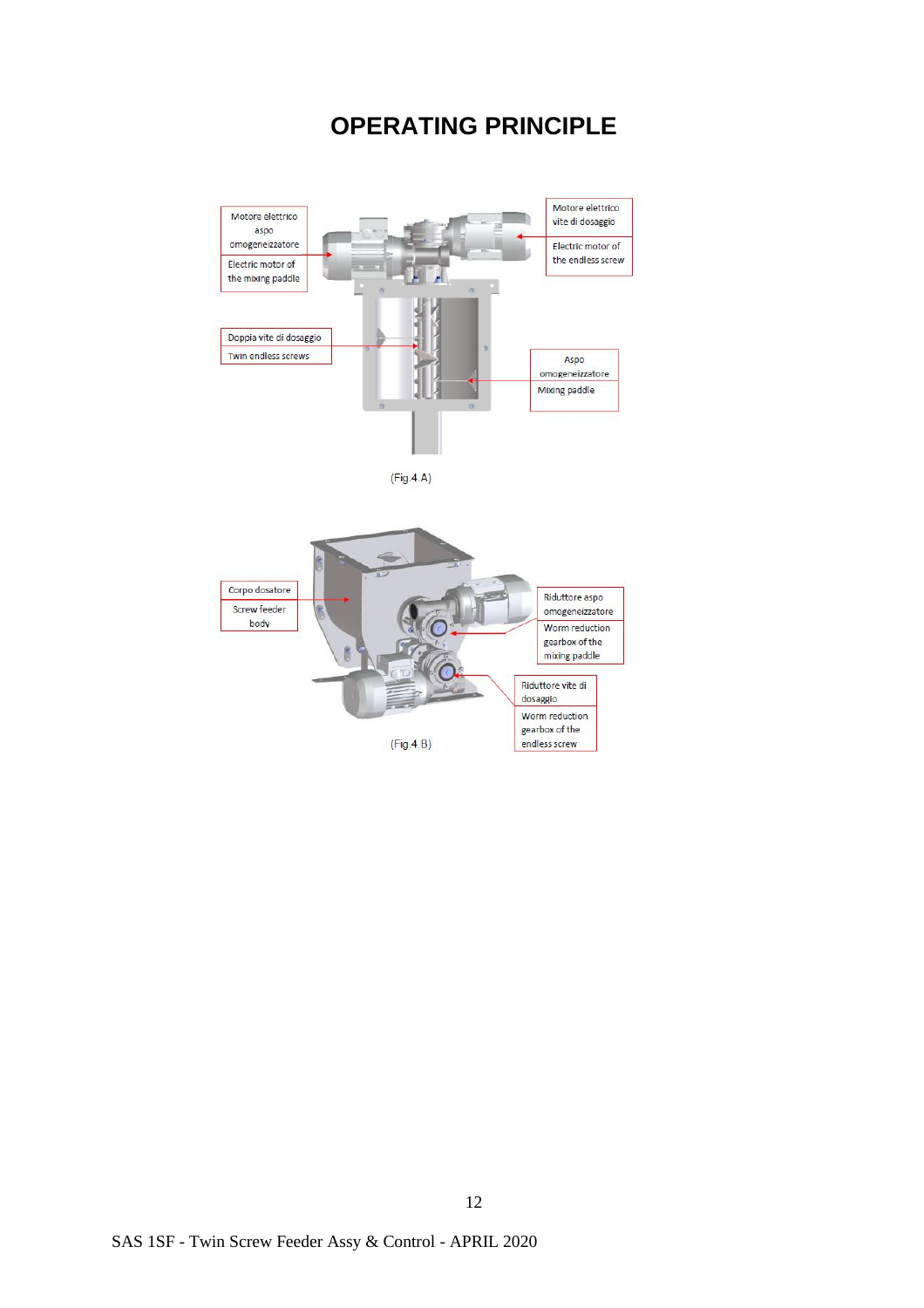## **START UP**

## **TWIN SCREW FEEDER**

- Check that during the transport any damage to the structure or internal parts of the equipment has not occurred.
- Check that the power supplied is compliant to the machine one.
- Check the presence and integrity of the danger and warning signs.
- Check if water or external substances have entered the screw conveyor. If so take away the cover, clean the equipment and reassemble.
- Strictly avoid every flexion of the screw feeder, controlling the perfect alignment between inlet and outlet ports, or the endless screw can be damaged.
- Check the rotation direction of the screw. If it is not correct invert the connection on the engine.
- Check the right level of the oil in the motor gear.
- Check that the warning signs on the machine is in good conditions.
- Check the correct machine fastening and its stability.
- Check the correct functioning of the auxiliary equipment.
- Check the integrity and correct functioning of all guards and protective devices. The transport or the installation might damage or misadjust them.
- Check the working temperature of the different components: they do not have to overheat.
- The first start up test must be done with the empty screw conveyor for about thirty minutes, if any noise, vibrations or other things that may suggest a bad functioning don't occur then the loading with other material can be done.
- After the first 12 hours of the working cycle check the tightness of the bolts.



It is absolutely forbidden to work inside the feeder while it is functioning. It is absolutely forbidden to open the inlet and outlet ports and the covers with the electrical power On.



**WARNING**: It is absolutely forbidden to take off the safety guards during the equipment functioning.

Remove the safety guards only after switching off the power supply. This operation is allowed only to technical qualified personnel.



**WARNING:** it is compulsory to isolate any energy supply of the line anytime the maintenance and adjusting operations are performed.

Before starting the equipment, by turning the main switch on the ON position, it is necessary to:



 $\sum_{n=1}^{\infty}$  Nobody is nearby the equipment.

- The safety devices are present and functioning.
- The safety guards are completely closed.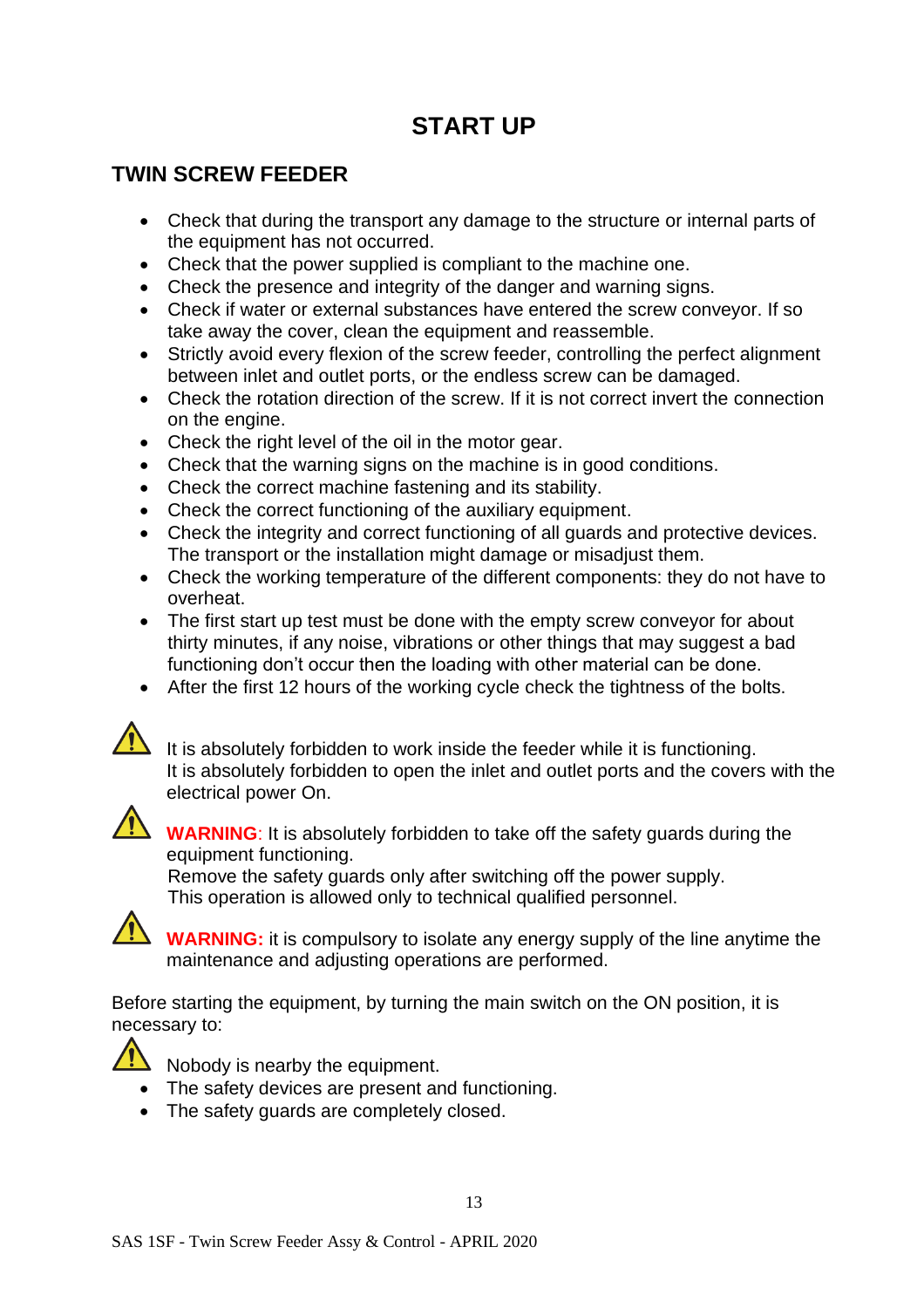## **CLEANING METHOD**

#### **CLEANING OF THE SCREW FEEDER**

With the machine turned off and disconnected from the power line, use a dry and clean cloth to clean the exterior of the machine, if necessary soaked with a suitable non-toxic and non-abrasive detergent.

#### **Do not wash the machine with a high pressure water jet around the electric motor.**

For the body cleaning, once it has been disassembled, it is possible to use water because no electric components exposed are present and the materials allow this method.

The modular assembling of the machine permits an easy disassembling, easing the cleaning and sanitizing procedures during a change of processed product.

Particularly, the motor group has no connection with the gears present on the screw feeder body.

Disassemble the machine following the operations listed below:

- 1. Unwire the machine from the power line
- 2. Release the hopper from the screw feeder body loosening the nuts positioned under the flange and rotating toward the outside the fixing hooks
- 3. Take the frontal of the screw feeder body off after loosening the locks (knobs or nuts) using the suitable tools and, if they are present, loosening the grub screws of the guide bearing present in the mixing paddle (Fig. 7.2.1.A).
- 4. Loosen the break-bridge agitating paddle always clockwise and take it off from the screw feeder body (Fig. 7.2.1.A)
- 5. Loosen the endless screws always clockwise and take them off from the screw feeder body (Fig. 7.2.1.A).



 $(Fiq. 7.2.1.A)$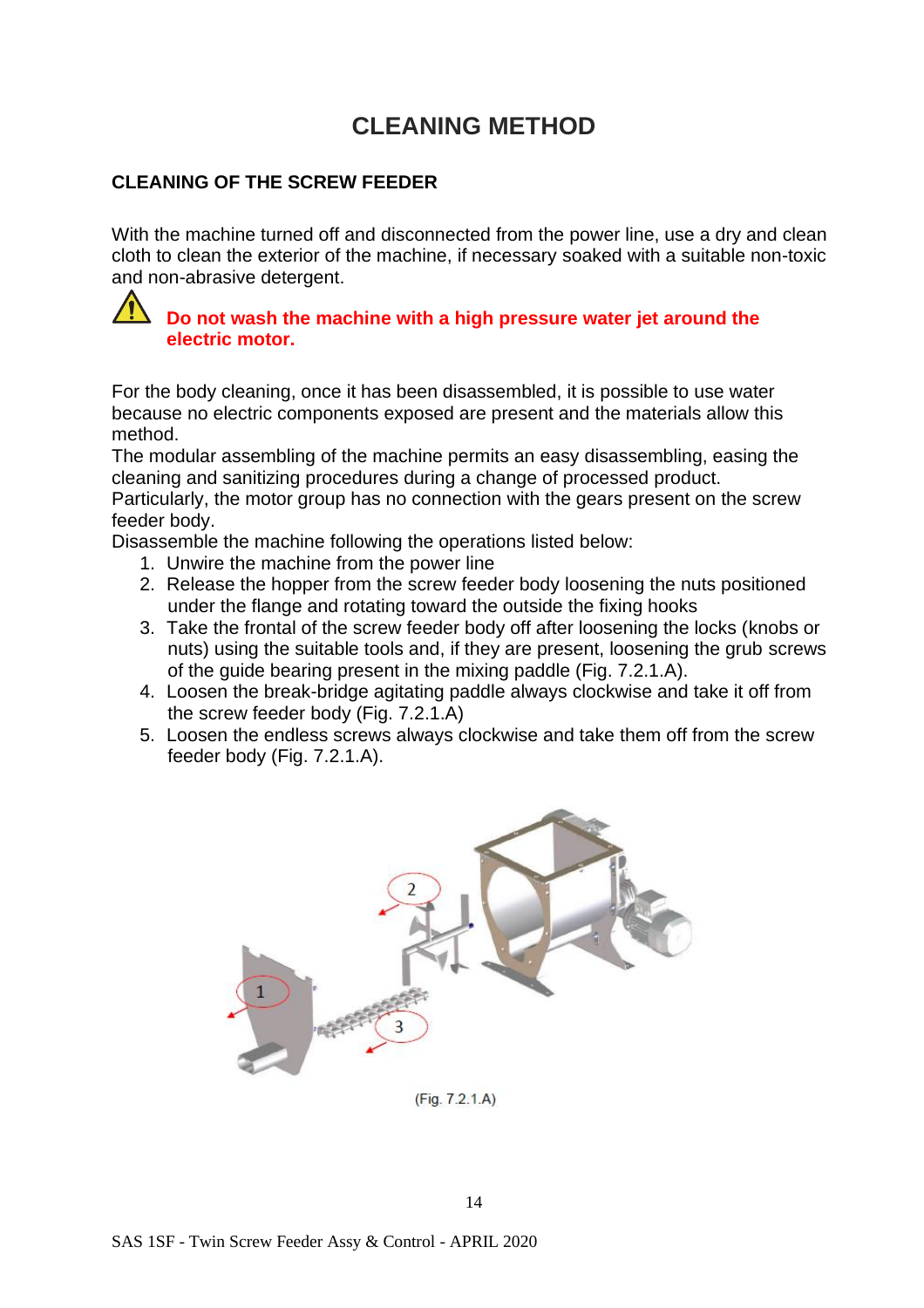## **CLEANING METHOD**

- 6. Loosen the locks (knobs or nuts) from the back plate of the motors using proper tools (Fig. 7.2.1.B).
- 7. Take the screw feeder body off from the motors and from the frontal holding (Fig. 7.2.1.B)

To re-assemble the components follows the procedure listed above in reverse order. Not following this procedure can cause problems and void the warranty on the machine and on the components.





#### **WARNING**

Never switch ON the electric power supply unit during the washing and cleaning operation.

All metallic parts located within and around the applicator head must be correctly connected to the ground. Any floor coating must be electrically conductive and grounded.

Do not stand upon wooden pallets or a non-grounded structure while cleaning.

#### **DO NOT USE HIGH PRESSURE CLEANING SYSTEMS ON THE APPLICATION EQUIPMENT AND CONTROLS.**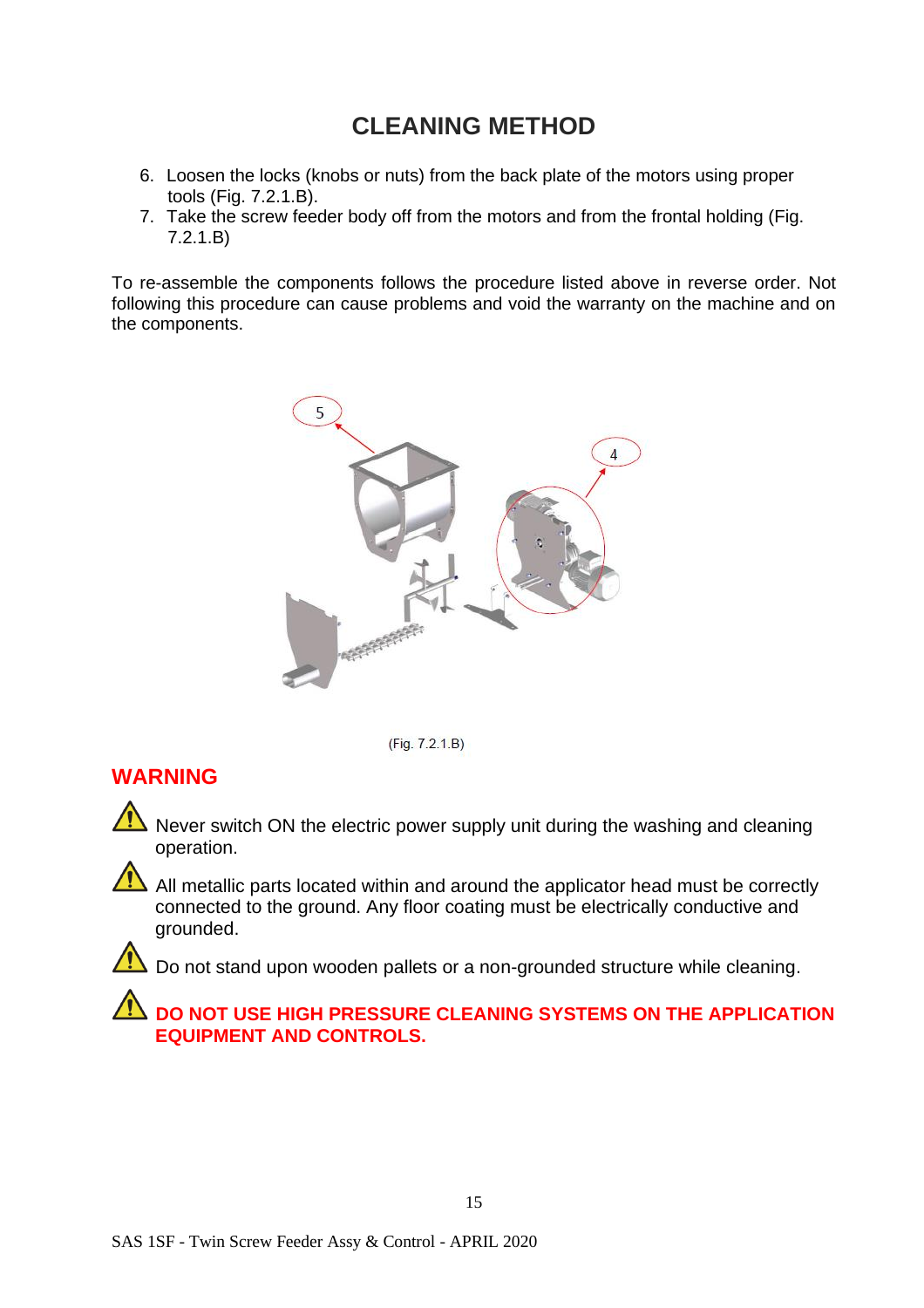## **CLEANING PROCEDURE**

- The ON/OFF switches on the power supply and to the equipment must be OFF position before starting cleaning operation.
- Wait for 10 seconds before entering the spray area.
- Wash thoroughly and dry completely with low pressure compressed air at 2 bar (29psi)
- Wipe dry the equipment, plus all hoses and cables carefully and thoroughly, before commencing production.

## **THIS IS VERY IMPORTANT. IF NOT DRY IT CAN LEAD TO MATERIAL BUILD UP ON THE EQUIPMENT.**

#### **Before switching the electrostatic back ON, please check:**

- 1. Check that the equipment plus all hoses and cables are completely dry.<br>2. Check that all equipment within the application area is correctly installed
- 2. Check that all equipment within the application area is correctly installed and positioned.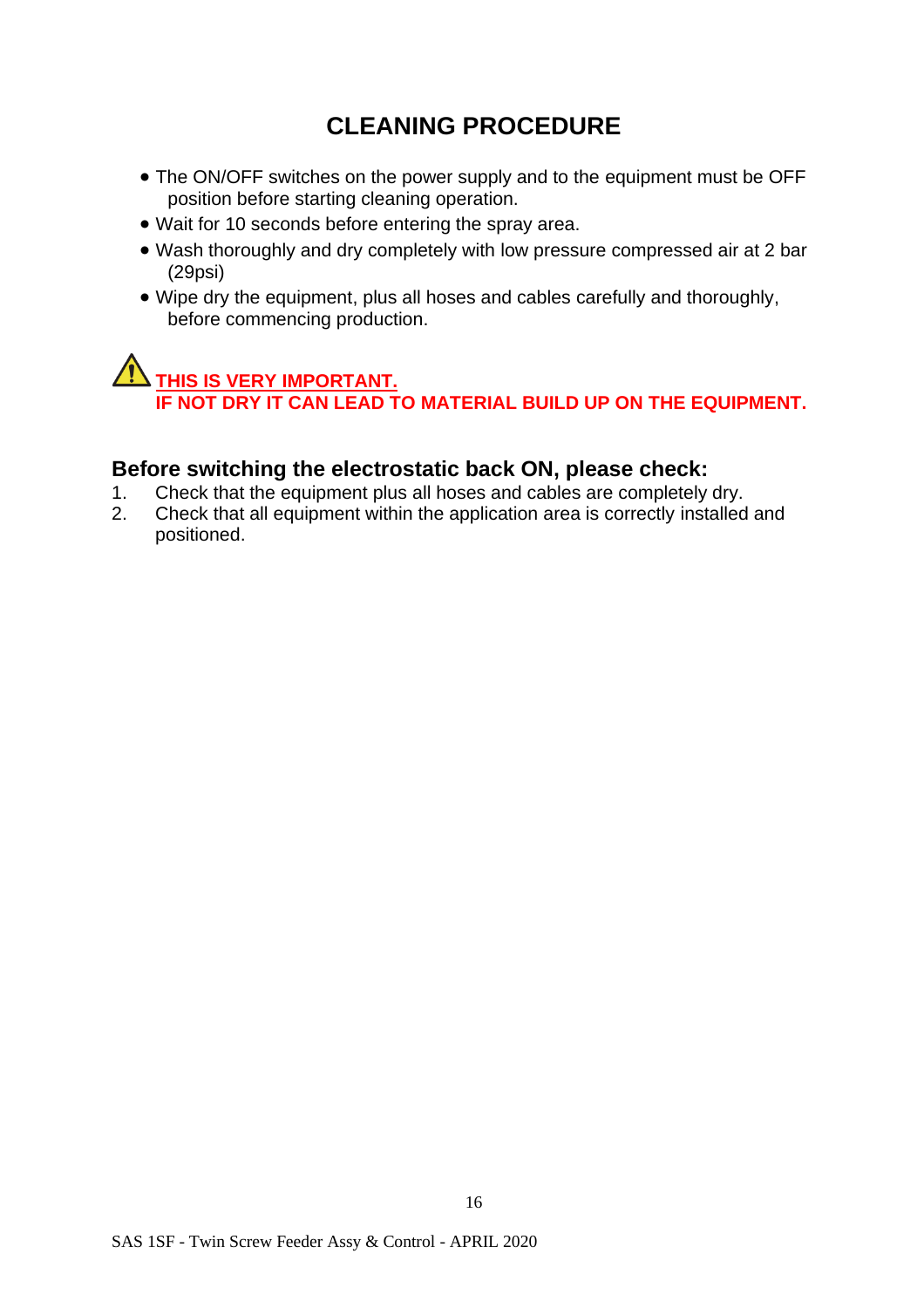## **WARNING**

 $\overline{\triangle}$  The personnel involved in the electrostatic coating system servicing must be trained and qualified. If you face any troubles which cannot be repaired after consulting the Troubleshooting and Maintenance guides, do not try to start the equipment. Consult your local authorised SAS distributor or SAS directly for assistance.

- Maintenance procedures have to be well understood before the machine start up in order to avoid accidents.
- Unauthorized personnel is not allowed in the working area.
- People who are not trained for the use or the maintenance are not allowed to use the machine.
- Keep the working area, clean, dry and clear from materials.
- Do not perform any operation while the machine is working.
- Before performing any operation on the machine, put the sign "machine in maintenance" on the control panel.
- During maintenance or repairing operations the unauthorized personnel must keep out of the area.
- The deactivation of the protection and safety devices must be performed only by authorized operators and only for maintenance reasons. The operator will guarantee the safety of the personnel and will avoid any damage to the equipment as well as turning on again the safety and protection devices after the maintenance has been completed.
- The maintenance operations need a suitable equipped workshop.
- The spare parts must always correspond to the technical requests of the manufacturer, this can be guaranteed by using original spare parts.
- It is forbidden to turn on or misadjust the checking parts or tools on the machine without authorization or without knowing the exact functioning.
- Keep all the components in good conditions and installed in the right way.
- Immediately repair any breakdown/failure.
- Repair and substitute all the damaged or torn components.
- Take note of any anomaly and report them to the maintenance supervisor.
- Use working tools with double insulation and low safety voltage (SELV) or external power (battery).
- Do not impede the transit with power cables.
- Do not touch warm or sharp parts on the machine.
- Put one fire extinguisher near the working area.
- The maintenance technicians who work on the electric panel must have a proper training in order to have the acknowledgement of expert person (PES) or informed person (PAV) according to law CEI EN 50110 and CEI 11-27. The law CEI 11-27 is about the training of technicians who work on electric panel with voltage not above 1000 volt in AC and 1500 in DC and it identifies the involved people and their training.
- The electric maintenance cannot be performed by untrained personnel.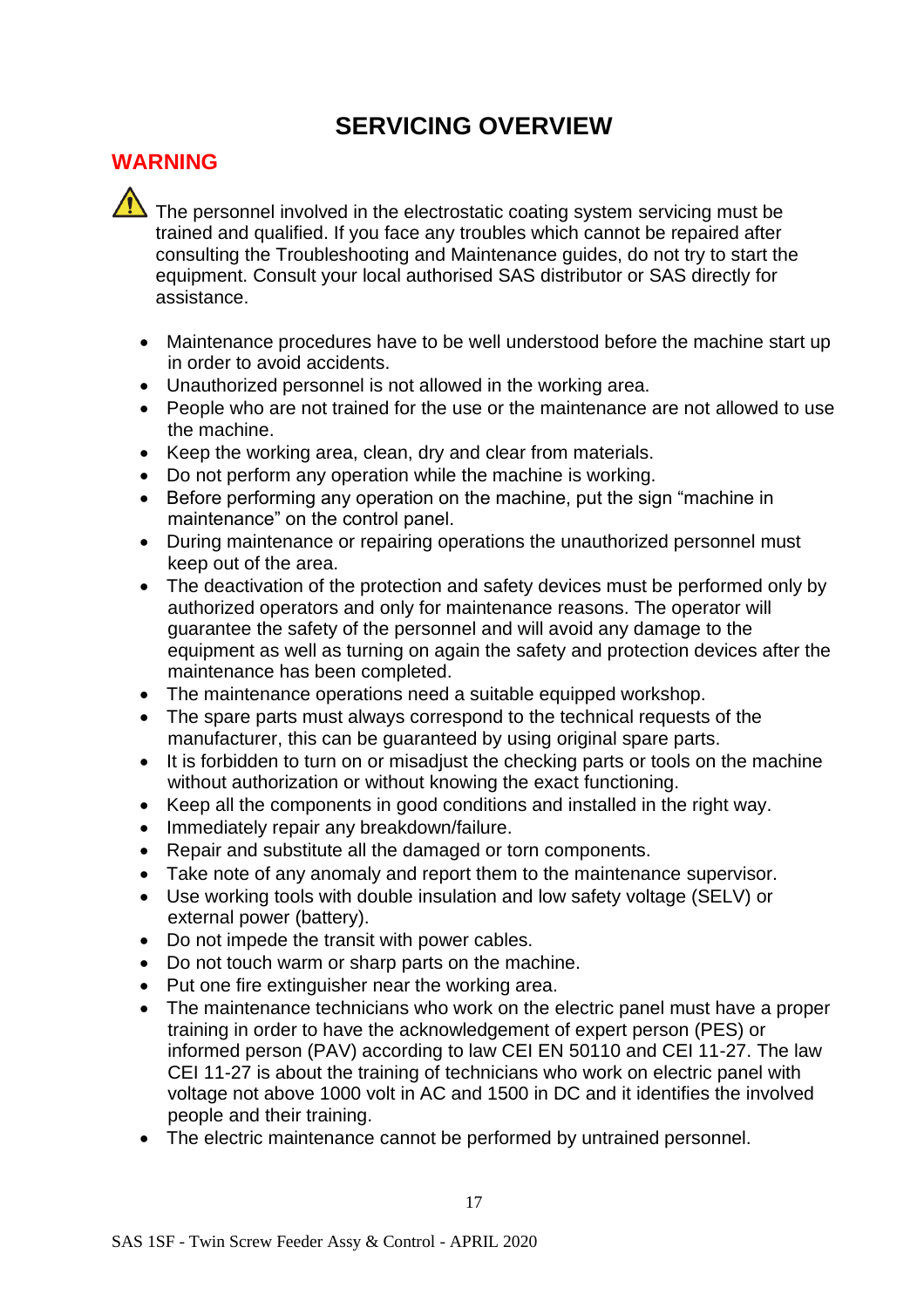- Before beginning the maintenance operations clean the working area and take away all the objects that can be dangerous.
- Light adequately the working area with portable safety lamps.
- The maintenance technicians have to be adequately trained and well skilled about the maintenance process.
- The machine user is responsible for the training level of the maintenance technicians according to the requirements of this manual.
- Wear the suitable protection devices for the operations that have to be performed. The clothes must be tight to the body and resistant to the cleaning products. Avoid wearing ties, necklaces, belts or anything else that can entangle into the moving parts of the machine.
- Operators under alcohol or drugs effects cannot be authorized to use the machine or to perform any maintenance operation.
- Every maintenance or repairing operation must be carried out by trained operators or personnel that have the necessary physical and intellective requirements.
- Maintenance and repairing operations must be carried out under the supervision of only one person.
- At the end of the maintenance/repairing operations the machine must be started up only after the OK of the supervisor who has to check that:
	- o the work has been performed correctly.
	- o the machine works perfectly.
	- $\circ$  the safety systems are working.
	- $\circ$  nobody is working on the machine.
- The manufacturer is not responsible if the maintenance is not performed following the directions on this manual. The manufacturer is not responsible for any damage to people/things that come from a wrong or incomplete maintenance.
- If the user requires it the manufacturer can provide qualified personnel for the machine maintenance according to the current conditions.
- Before starting the machine, make sure that there are not any external things (keys, screw, screwdrivers etc.) on the machine and that the adjusted or replaced parts are firmly fixed.
- Check that on the floor there is no oil, grease or anything else that can make operators fall or slip in the working area.
- If there is more than one operator working on the maintenance ,it is necessary to warn them all before turning on the machine.

**WARNING**: Do not move by hands the mechanic parts of the machine. If the Power is on, there can be dangerous movements for the operator safety.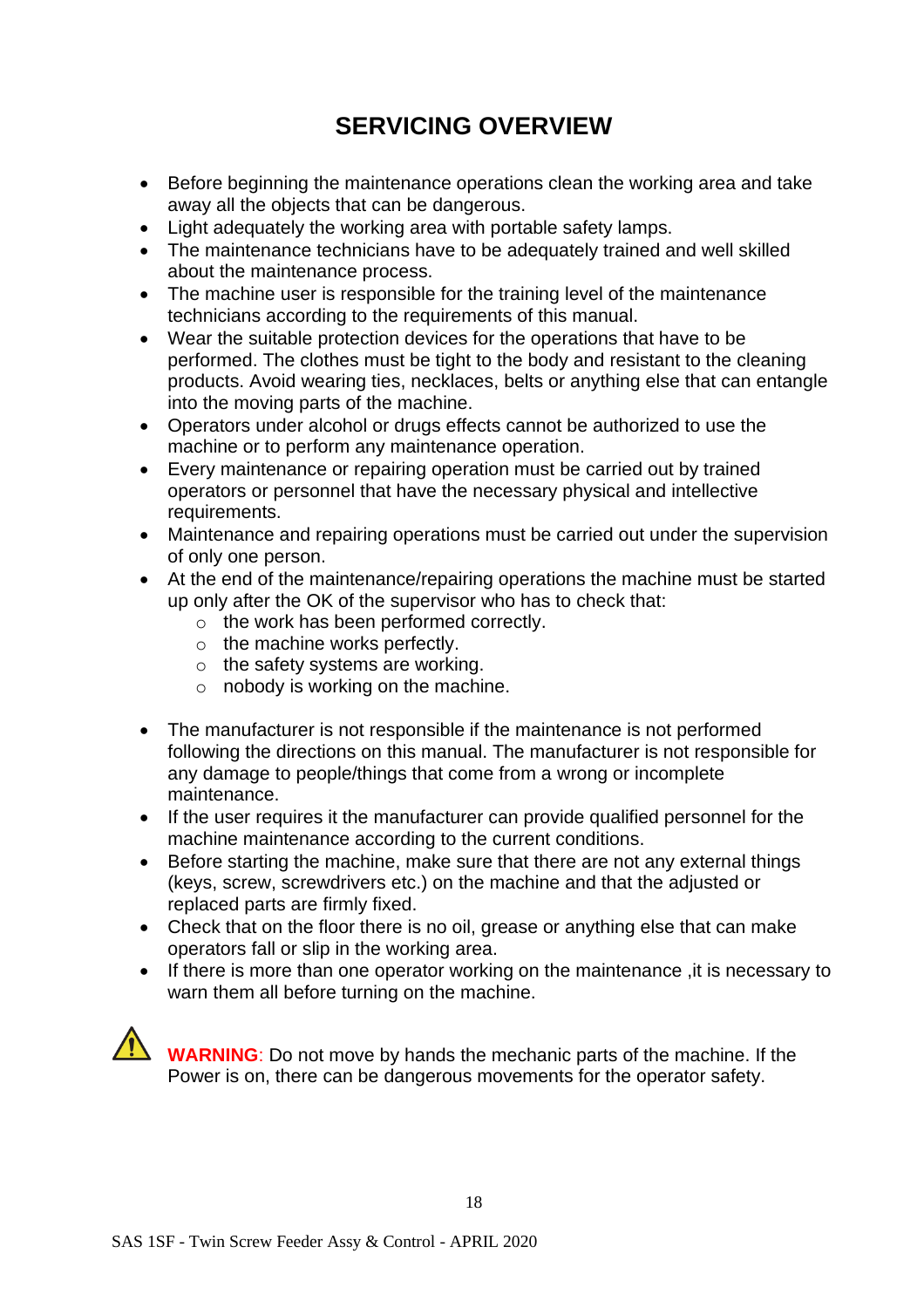

It is absolutely forbidden to work inside the feeder while it is functioning. It is absolutely forbidden to open the inlet and outlet ports and the covers with the general power switch of the machine in "I" closed position.



**WARNING:** It is absolutely forbidden to take off the safety guards during the equipment functioning.

Remove the safety guards only after switching off the power supply. This operation is allowed only to technical qualified personnel.



**WARNING**: it is compulsory to isolate any energy supply of the line anytime the maintenance and adjusting operations are performed.



It is absolutely forbidden to work inside the feeder while it is functioning. It is absolutely forbidden to open the inlet and outlet ports and the covers with the electrical power On.



**WARNING:** It is absolutely forbidden to take off the safety guards during the equipment functioning.

Remove the safety guards only after switching off the power supply. This operation is allowed only to technical qualified personnel.

**WARNING:** it is compulsory to isolate any energy supply of the line anytime the maintenance and adjusting operations are performed.

Before starting the equipment, by turning the main switch on the ON position, it is necessary to:



 $\sum_{n=1}^{\infty}$  Nobody is nearby the equipment.

- The safety devices are present and functioning.
- The safety guards are completely closed.

Every operation has its own potential risks and dangers. Before starting any operation carefully read the manual.



The above mentioned maintenance operations have to be performed by qualified personnel.



To assure a perfect functioning of the machine it is necessary to perform a general check every 24 hours.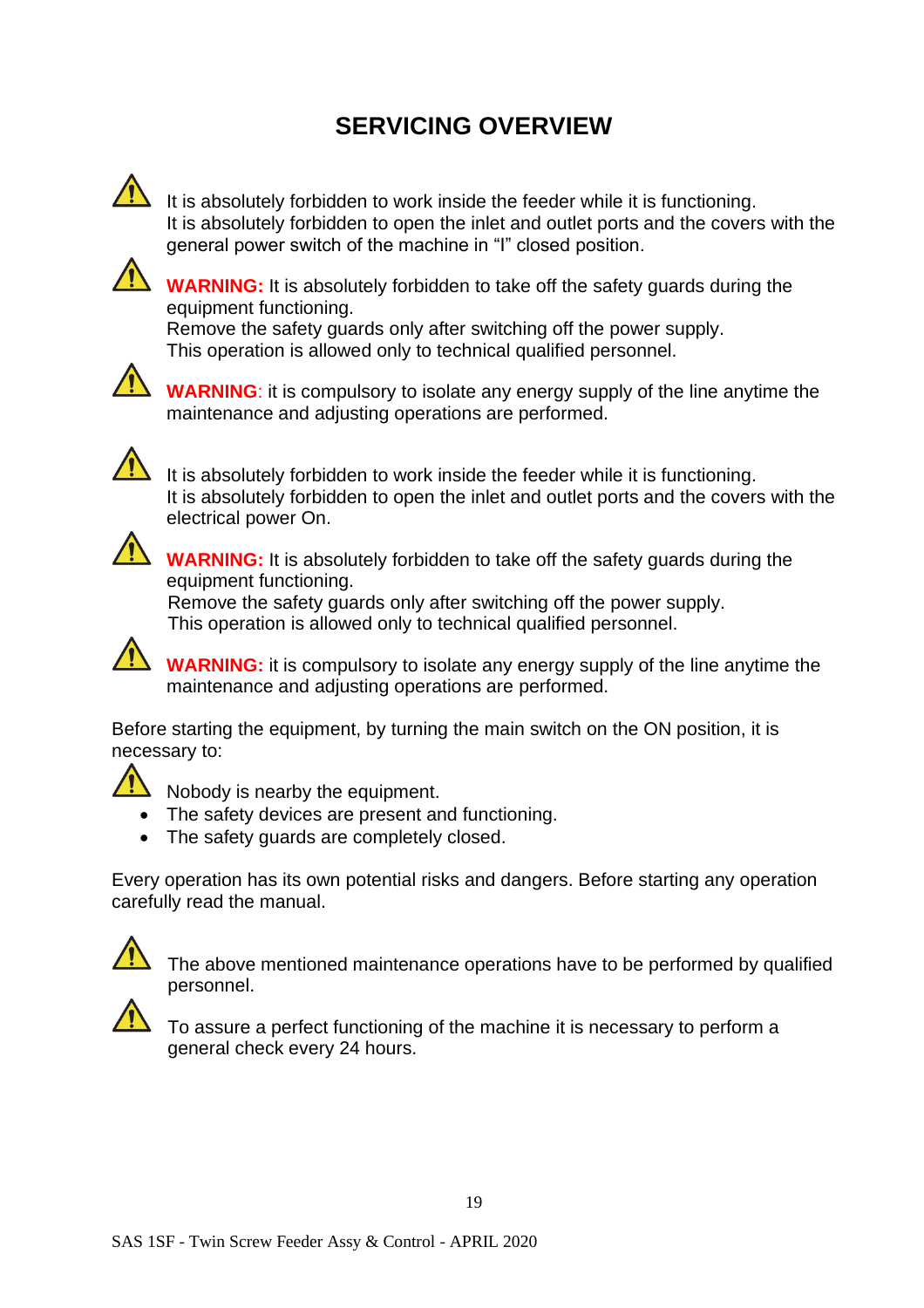**WARNING**: check periodically all the components that wear with the time. **WARNING:** check regularly the electrical, electronic devices.

Following, the deadlines of the periodic maintenance operations will be indicated. Every 2 years:

• Replace every component subject to wear.

The frequency of the above mentioned operations depends on the equipment type of use and the working conditions (transported material, working environment etc..). For onerous environments and/or transported material that are dusty or sandy (for this reason highly wearing) it is suggested to increase the frequency of the operations. For any questions about specific use of the machine please contact our technical office.

Extraordinary maintenance refers to repair and replacement operations of one or more machine Key components that are necessary only after a long time, and it doesn't change the technical characteristics of the machine. The extraordinary maintenance must be performed by the manufacturer or by qualified personnel.



**WARNING**: in any case all changes and updates must be discussed and agreed with the original manufacturer, and every project that modifies the original one dispense the manufacturer from any responsibilities about damages to people or things.



 **WARNING: Spice Application Systems Ltd** declines every responsibility coming from the non-fulfilment of the above mentioned instructions

All the operations that have to be performed that are indispensable for keeping the optimal efficiency of the machine.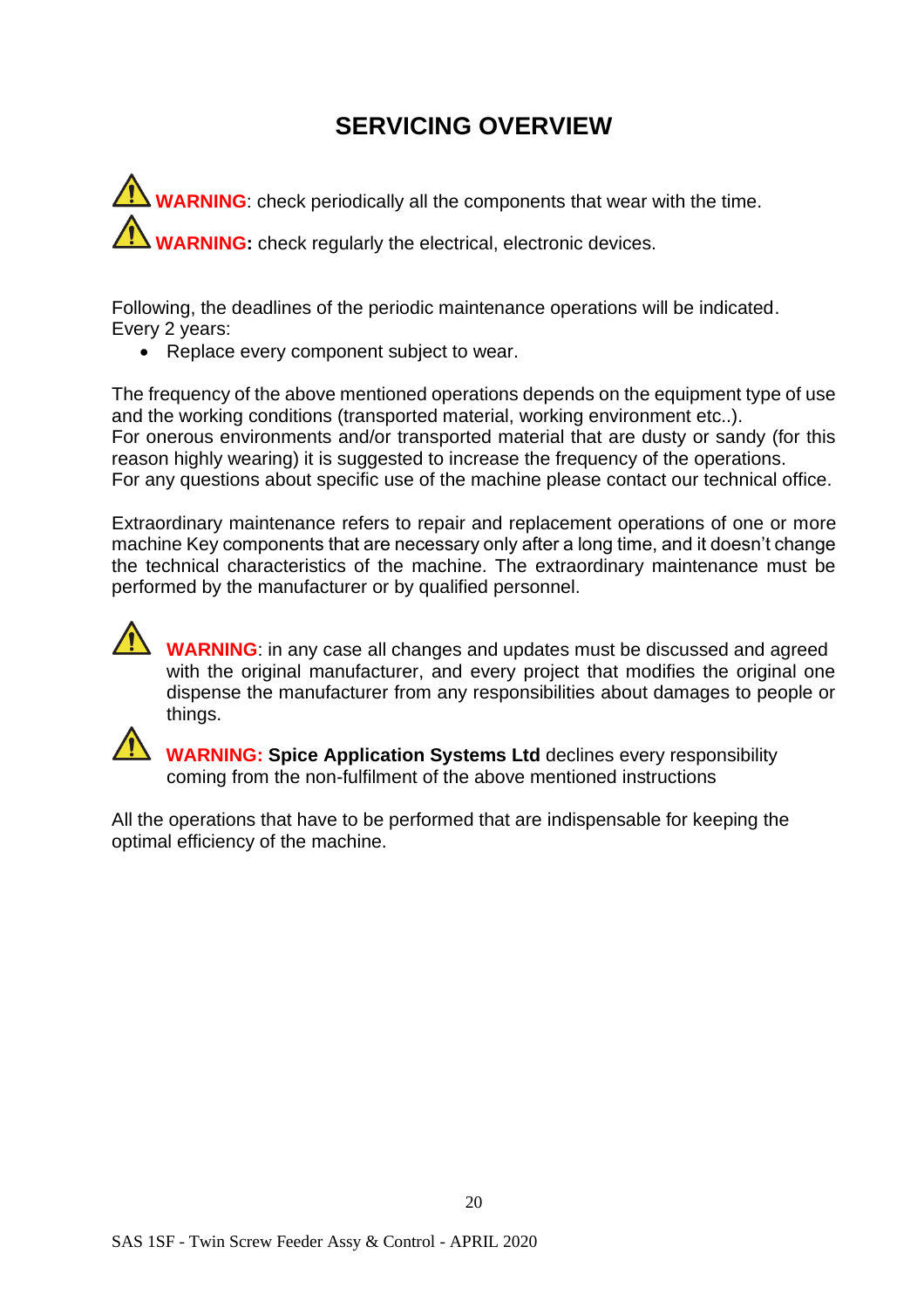## **SERVICE ROUTINE**

## **DAILY CHECKS (start of every shift)**

Every day before starting and stopping the machine:

- Verify the presence and the integrity of the protections
- Visually check mechanical moving parts of the unit are moving freely and no signs of damage.
- Listen for any unusual noise from the mechanical moving parts of the unit.
- Clean the machine (refer to section in manual on Cleaning Procedure)

Should any damage and unusual noises be observed, switch off the operation of the unit and report to the Maintenance department immediately.



Use always the proper protective devices for the machine cleaning.

It is not allowed the use of acids, solvents, detergents, corrosive liquids and abrasive materials for the machine cleaning.



It is not allowed the use of water jets directly on terminals, electric panels or junction boxes.

## **WEEKLY CHECKS (every 7 days)**

- Check all mechanical and electrical components of the machine for correct operation.
- Ensure the complete unit is stripped down and thoroughly cleaned in line with the Cleaning Procedure of this manual (refer to section in manual on Cleaning Procedure)
- Check the Powder Flow Rate at the output from the Twin Screw feeder. Conduct a flow volume test.
- Check the electrical resistance to ground of All earthing wires are connections within 3 meters of the application area. This should be checked with a Megaohm Meter and the resistance to ground should measure 1 megohm or less.

## **BI-ANNUAL CHECKS (every 6 months)**

• Check and replace if required, all Key components of the Screw feeder.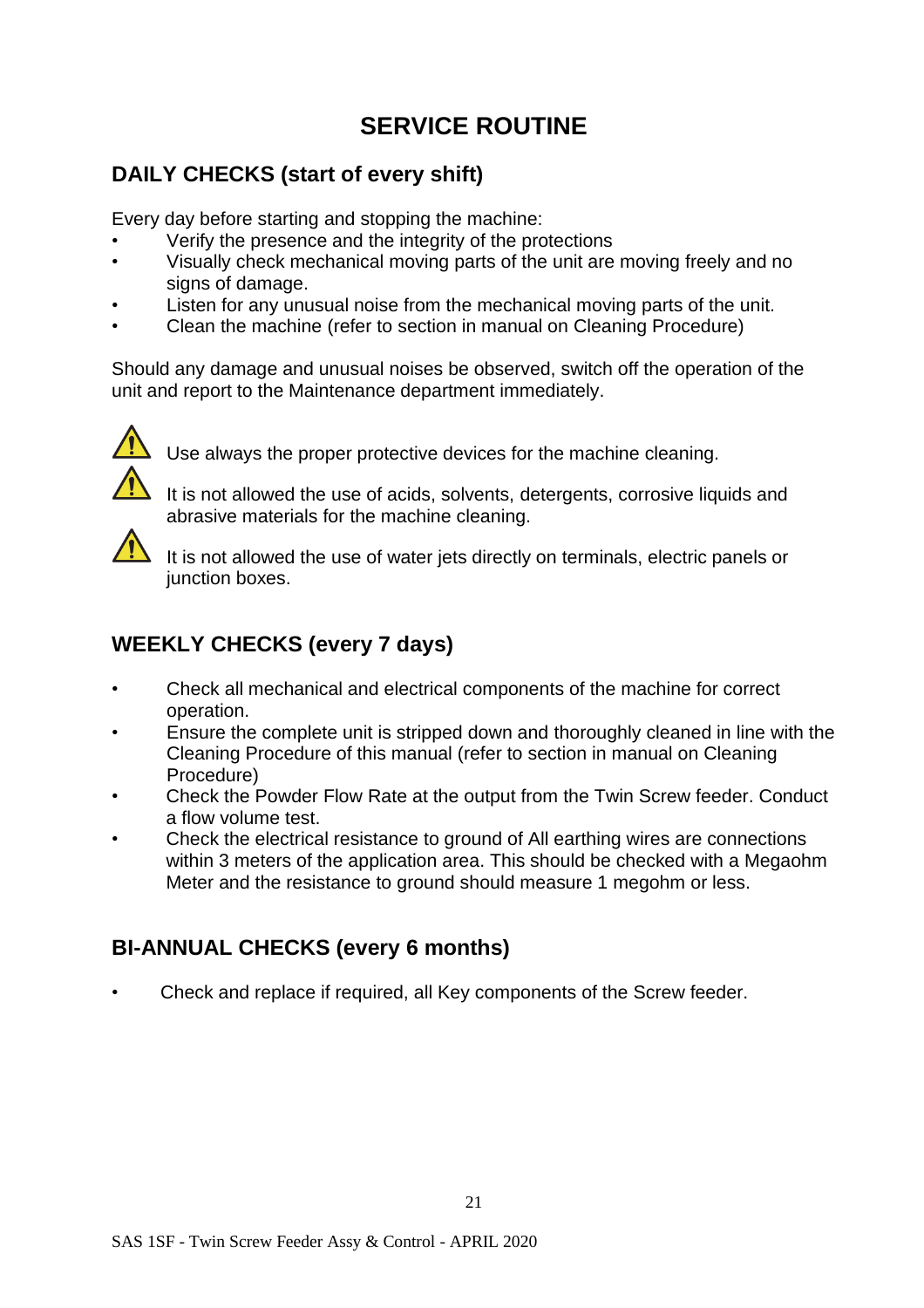## **KEY COMPONENT REPLACEMENT**

#### **GEAR REDUCER REPLACEMENT**

To replace the gear reducer perform the following actions:

- 1. Loosen the central fastening screw (Fig. 7.4.1.A)
- 2. Loosen the shaft screws of the gear reducer from the housing (Fig. 7.4.1.A)
- 3. Take the gear reducer off and replace it with the new one.

Follow the procedure in reverse order to assemble the new gear reducer

- 1. Screw in the shaft screws of the gear reducer in the housing (Fig. 7.4.1.A)
- 2. Locate and screw in the fastening screw (Fig. 7.4.1.A)



 $(Fig. 7.4.1.A)$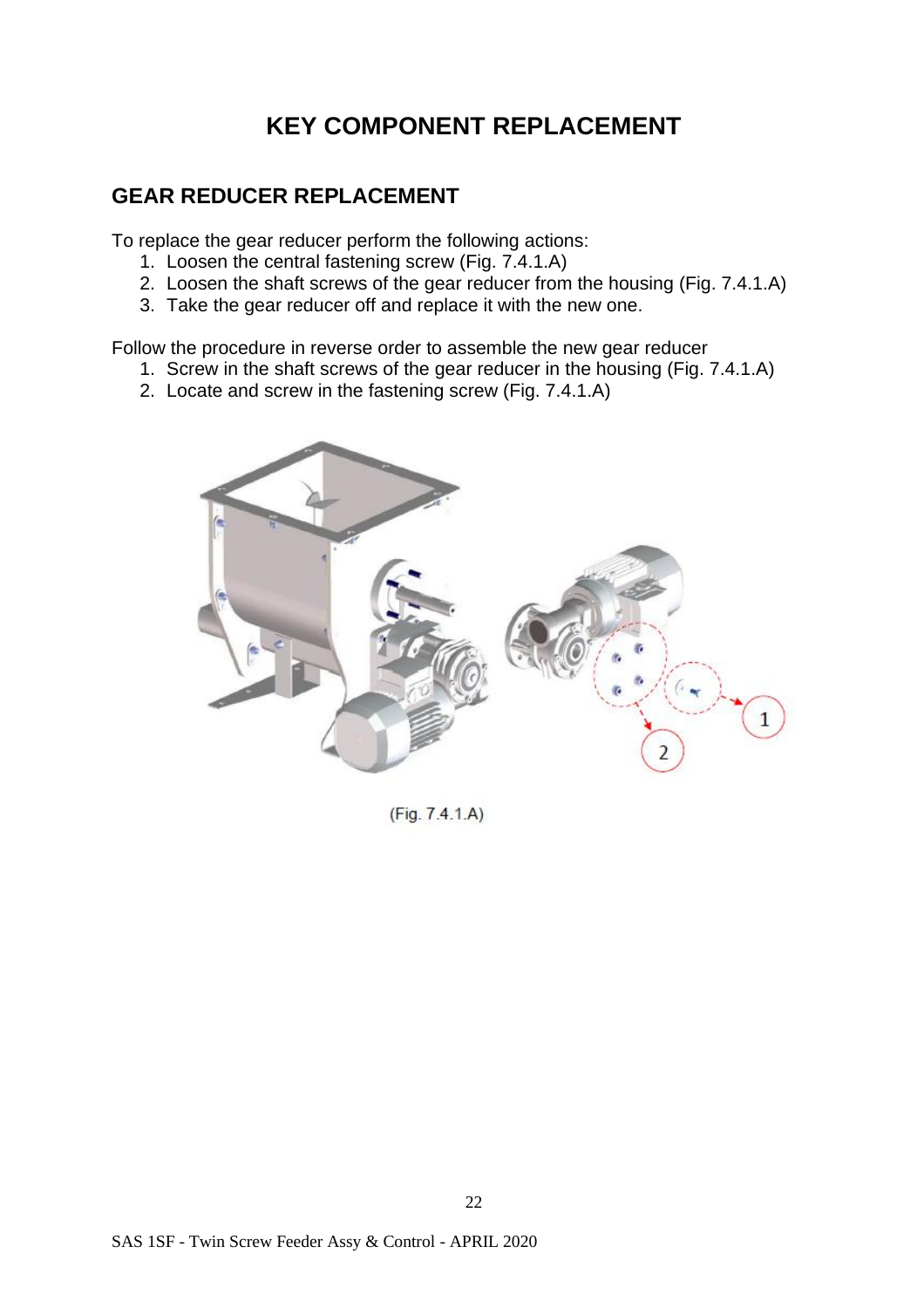## **KEY COMPONENT REPLACEMENT**

#### **MIXING PADDLE REPLACEMENT**

To replace the mixing paddle perform the following actions:

- 1. Take the frontal part of the screw feeder body off after loosening the locks (knobs or nuts), using proper tools. If they are present, loosen the grub screws of the guide bearing present in the mixing paddle (Fig. 7.4.2.A)
- 2. Loosen the break-bridge agitating paddle always clockwise (Fig. 7.4.2.A)



(Fig. 7.4.2.A)

#### **ENDLESS SCREW REPLACEMENT**

To replace the endless screws perform the following actions:

- 1. Take the frontal part of the screw feeder body off after loosening the locks (knobs or nuts), using proper tools. If they are present, loosen the grub screws of the guide bearing present in the mixing paddle (Fig. 7.4.3.A)
- 2. Loosen the endless screws always clockwise (Fig. 7.4.3.A)



(Fig. 7.4.3.A)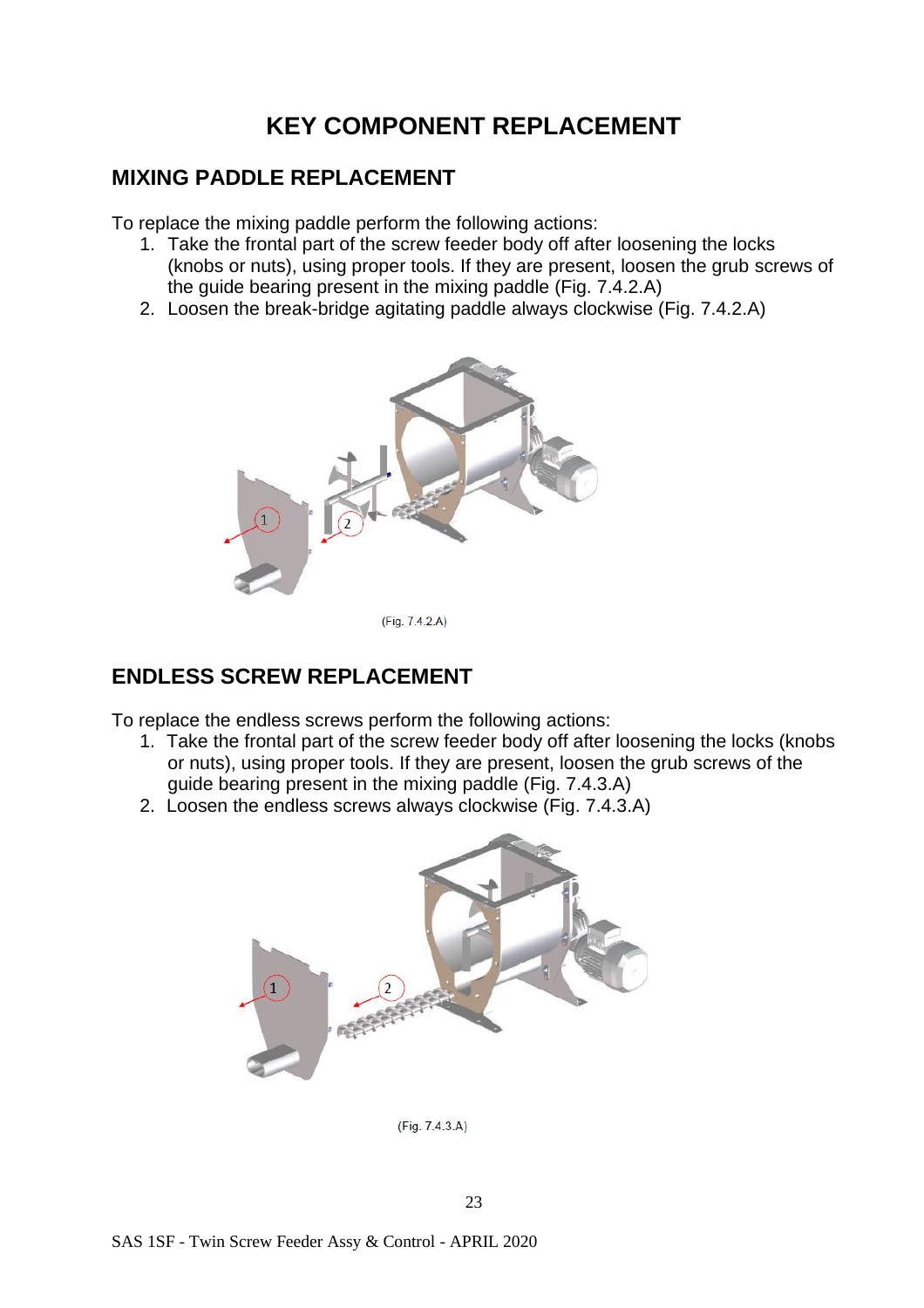## **KEY COMPONENT REPLACEMENT**

#### **GASKET REPLACEMENT**

Gaskets made of NBR are placed between the screw feeder body and the hopper on top, between the screw feeder body and the frontal part and between the screw feeder body and the motors plate on the back.

To replace the gaskets perform the following actions:

- 1. Take the frontal part of the screw feeder body off after loosening the locks (knobs or nuts), using proper tools. If they are present, loosen the grub screws of the guide bearing present in the mixing paddle (Fig. 7.4.4.A)
- 2. Take the gaskets off and replace them (Fig. 7.4.4.A)



(Fig. 7.4.4.A)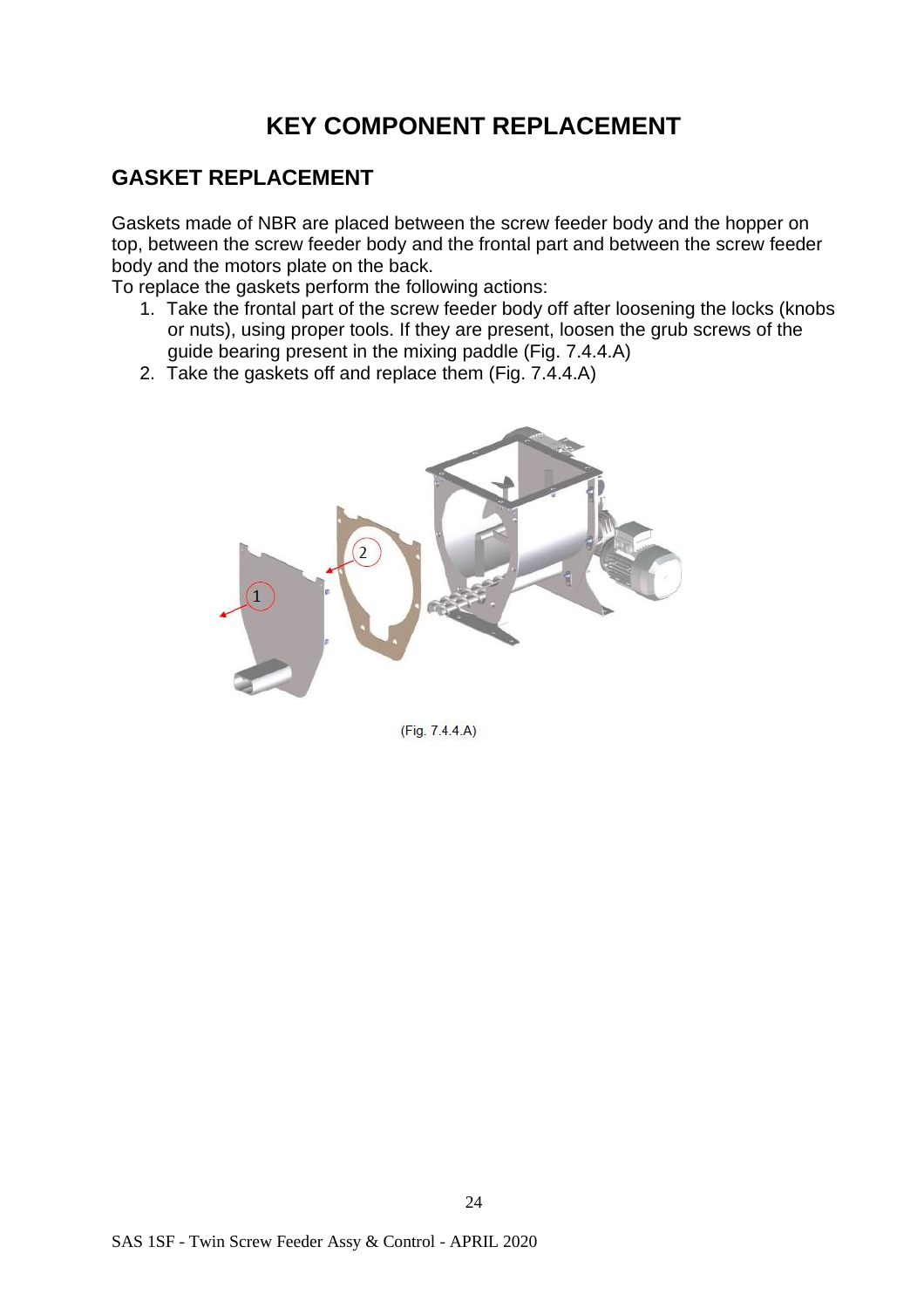## **TROUBLESHOOTING**

| <b>PROBLEM</b>                   | <b>PROBABLE CAUSE</b>                                                                             | <b>SOLUTION</b>                                                    |  |  |  |  |  |
|----------------------------------|---------------------------------------------------------------------------------------------------|--------------------------------------------------------------------|--|--|--|--|--|
| Unit will not<br>operate         | 1) No electrical Mains<br>supply                                                                  | 1) Check connection of control<br>panel                            |  |  |  |  |  |
|                                  | 2) Fuses or Circuit breakers<br>tripped on the control panel                                      | 2) Check fuses and circuit breakers                                |  |  |  |  |  |
|                                  | 1) Wrong rotation of the<br>screw feeder                                                          | 1) Change the polarity                                             |  |  |  |  |  |
| Unit starts but<br>then stops    | 2) Screws are obstructed                                                                          | 2) Clean the screw feeder internally                               |  |  |  |  |  |
|                                  | 3) The capacity is too high                                                                       | 3) Check the amperage and the<br>capacity                          |  |  |  |  |  |
|                                  | 4) Motor fault                                                                                    | 4) Check the cause (see point 3)<br>and after that repair          |  |  |  |  |  |
|                                  | 5) Faulty Motor or gear<br>reducer                                                                | 5) Check the cause (see point 2)<br>and then replace the component |  |  |  |  |  |
|                                  | 6) The outlet is blocked                                                                          | 6) Unblock the Outlet port                                         |  |  |  |  |  |
| Unit starts but<br>the screws do | 1) Check the cause and then<br>1) The gear reducer outlet<br>shaft is faulty<br>replace component |                                                                    |  |  |  |  |  |
| not convey the<br>material       | 2) Wrong rotation direction                                                                       | 2) Change polarity                                                 |  |  |  |  |  |

#### **1) General checks**

- Check that the screw conveyor starts without any problems even after long stops.
- Check that the environmental conditions do not interfere with machine functioning.

#### **2) Electrical part checks**

- Check that there are no voltage problems due to the contemporary start-up of different equipment.
- Check that there is a power generator.
- Check that the engine is properly connected and that the wires are well fixed.
- Check that the regulation of the thermal sensor of the engine in the general panel is compliant to the data written in the engine plate.
- Check that the engine rotates in the correct way.
- Check the power consumption of the engine when the screw conveyor is empty, at the beginning and when the screw feeder is working.
- Check that the diameter of the wire is suitable for the power used.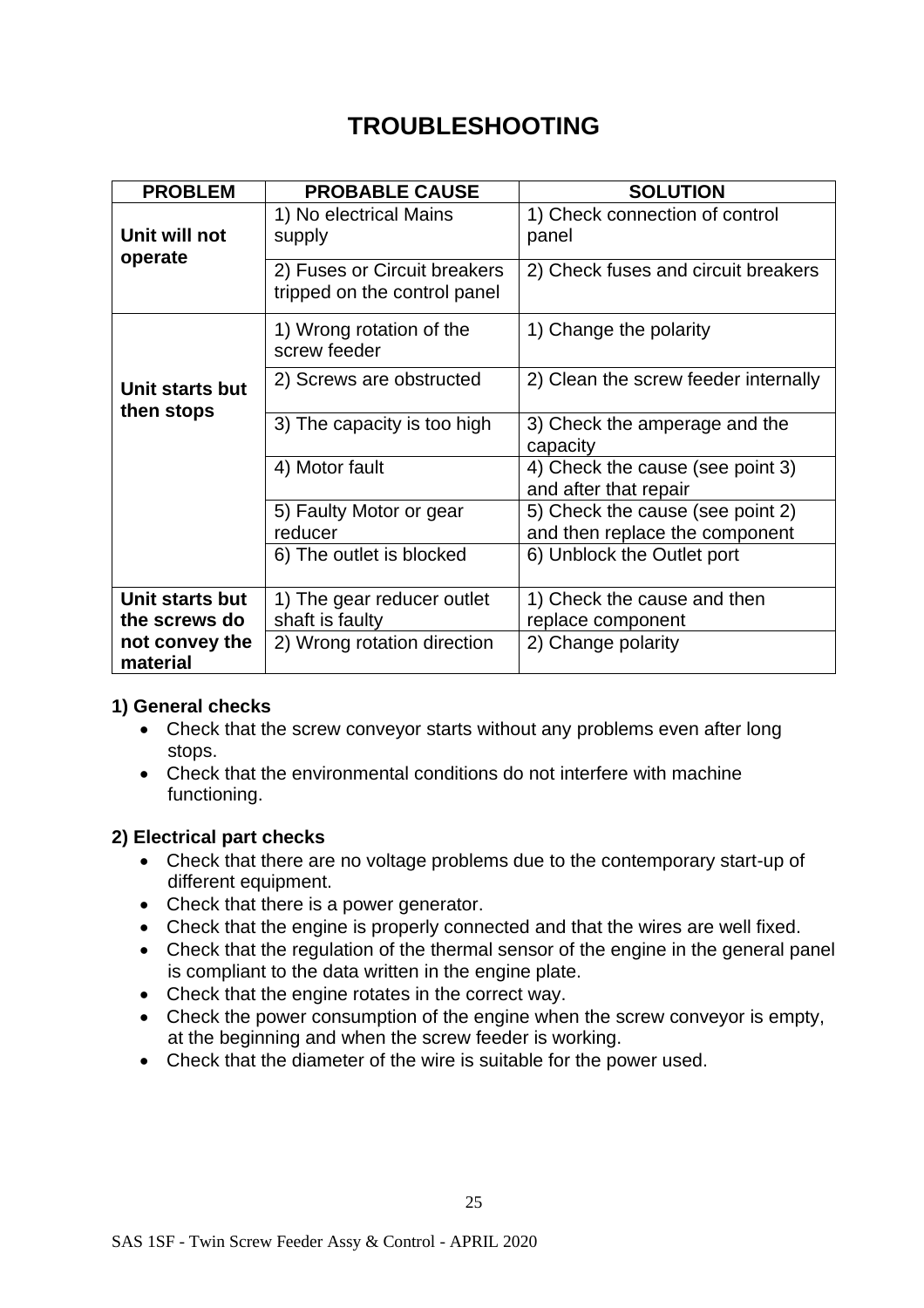## **TROUBLESHOOTING**

#### **3) Mechanical part checks**

- Check that the air valve of the motor gear is working.
- Check that the outlet port is free of possible deposits that might reduce the diameter of the port.
- Check the tank loaded in the screw conveyor.

#### **4) Checks of the machine status**

- Verify that the screw feeder components are assembled correctly.
- Verify that the screw feeder do not flex.
- Check the machine while it is empty and while it's working. In order to perform this empty the screw conveyor, open the inspections doors and check that the material flow is normal. Then start the screw conveyor and measure the power absorption, the power voltage and the frequency directly from the terminal board of the electric engine. Measure the rotation speed of the empty screw conveyor and compare the data with the one written on the engine plate. While the screw conveyor is working begin to gradually load it and keep on checking the power absorption, the power voltage and the frequency directly on the terminal board of the engine.
- Perform various start-ups of the loaded screw conveyor and measure the power absorption, the power voltage and the frequency.

#### **5) Final product checks**

- Perform the below mentioned checks on the material that have to be processed in order to know the product characteristics and the impact that it will have on the machine:
	- o Product name
	- o Bulk Density (Kg weight per Litre volume)
	- o Particle size (Range in microns min to max)
	- o Humidity Percentage
	- o Smoothness
	- o Compressibility factor
	- o Abrasiveness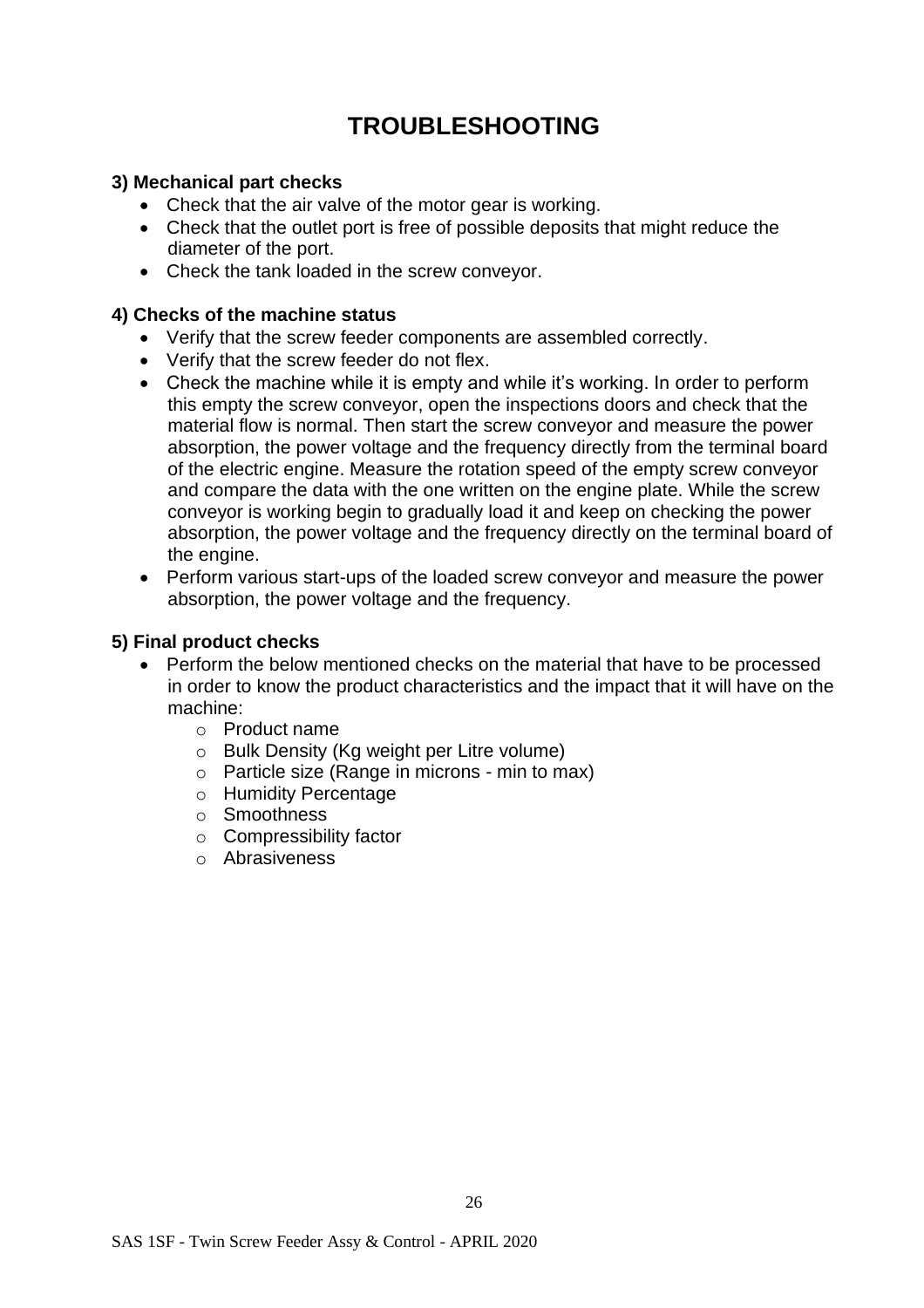## **DE-COMMISSIONING**

In case of whole or partial machine decommissioning the below reported prescriptions have to be followed depending if it is temporary or definitive.

Decommission means that the whole line or part of its equipment are not used for a defined period of time.

If the inactivity period is more or less long, for example one month, we suggest the following storage operations might be performed.

- Unplug all the utilities: electric and pneumatic.
- Clean all the parts of the machine as described in the ordinary maintenance paragraph.
- Use covers on the ports so that nothing can go inside the equipment.
- Use a waterproof cover to protect the machine from the humidity.
- Place the equipment parts in a dry and covered place in an environment at normal working temperature.
- Empty the auxiliary circuits if present.
- Fill completely the reducer with oil.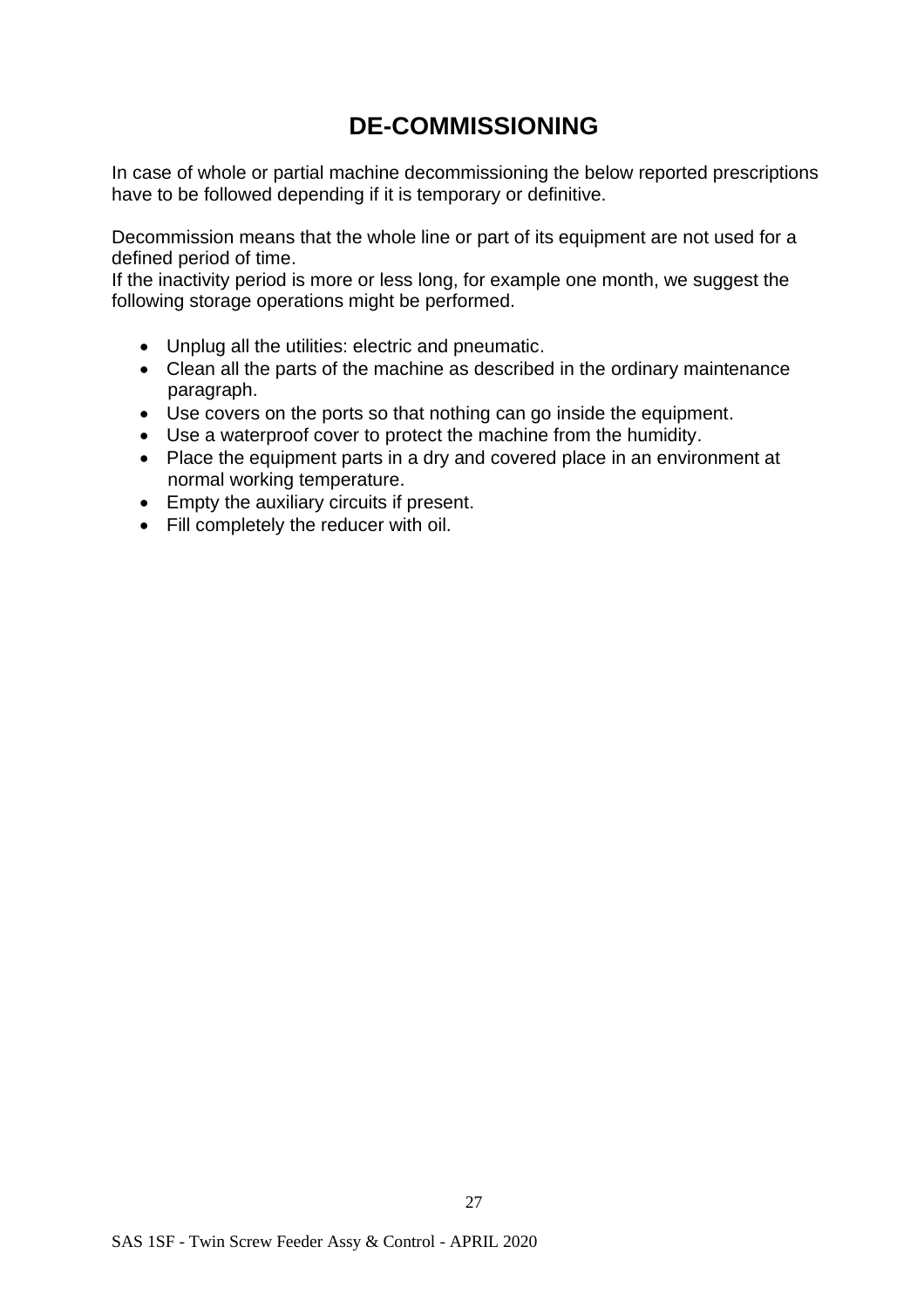## **SPARE PARTS**

#### **TWIN SCREW FEEDER MAIN BODY Assembly Number : SF 200-138-XXX**



#### **Fig 8**

| <b>Description</b>       | <b>Part Number</b>  |
|--------------------------|---------------------|
| <b>Top Gasket Seal</b>   | SF S100-144T        |
| <b>Front Gasket Seal</b> | SF 100-144F         |
| <b>Rear Gasket Seal</b>  | SF 100-144R         |
| <b>Mixing Paddle</b>     | SF 100-145          |
| <b>Twin Screw sets</b>   | See page 29 - Fig 9 |

#### **Please Note**

For Replacement Motor/Gearboxes, please contact SAS directly and provide all the technical details of existing Motors, Gearboxes and Twin screws fitted to the production unit supplied.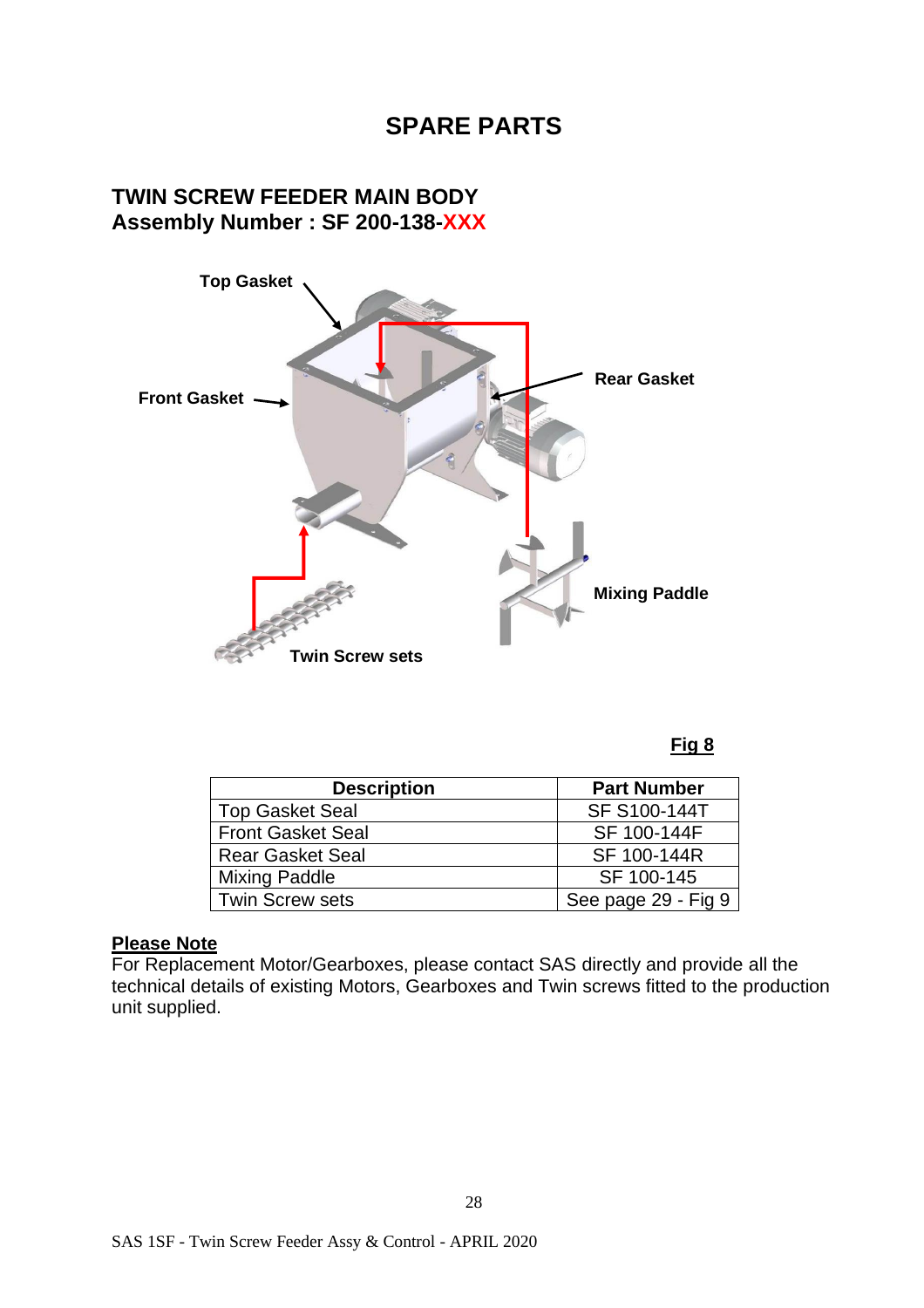## **SPARE PARTS**

# **TWIN SCREW SETS Part Number : SF 100-14X** "MC" tipe screw "EX" type screw high rate (double pitch) **ANDREW PRESERVED** "EX" type screw low rate (single pitch)

#### **Fig 9**

| <b>Position</b>                                                            | <b>Part Number</b> | <b>Description</b>                    |  |  |  |  |  |
|----------------------------------------------------------------------------|--------------------|---------------------------------------|--|--|--|--|--|
| <b>MC</b>                                                                  | SF 100-142         | High Flow Capacity - Twin Screw Set   |  |  |  |  |  |
| <b>EX Double pitch</b>                                                     | SF 100-141         | Medium Flow Capacity - Twin Screw set |  |  |  |  |  |
| <b>EX Single Pitch</b><br>SF 100-140<br>Low Flow Capacity - Twin Screw set |                    |                                       |  |  |  |  |  |
| Please refer to information and Table on Page 33 for output capacities.    |                    |                                       |  |  |  |  |  |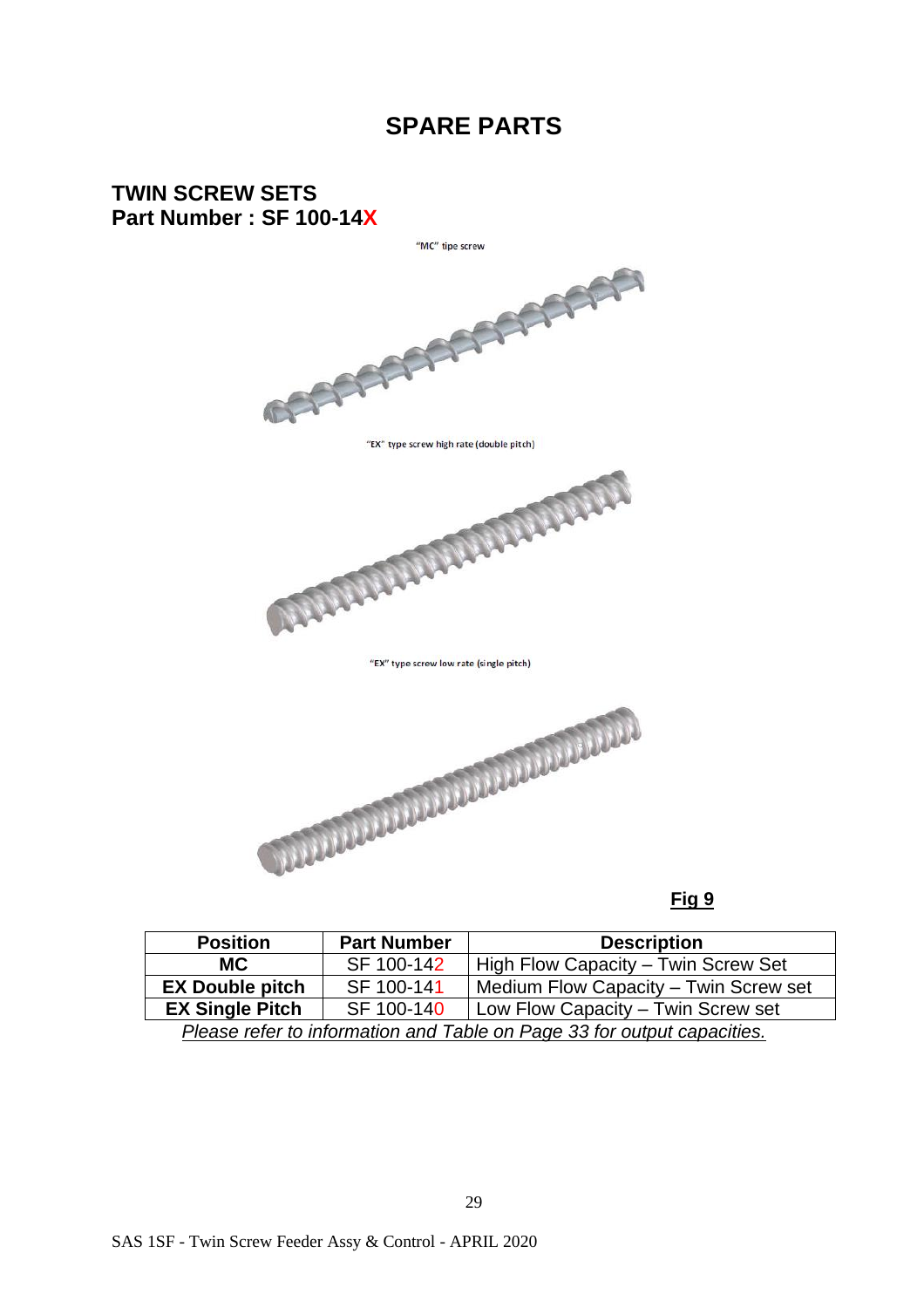## **SPARE PARTS**

#### **POWDER HOPPERS Part Numbers : SF 100-136 & SF 100-143**

**50 Litre Hopper 20 Litre Hopper Part No. SF 100-143 Part No. SF 100-136**



 **Fig 10**

#### **MOBILE STAND – SCREW FEEDER Assembly Number : SF 200-292**



**Fig 11**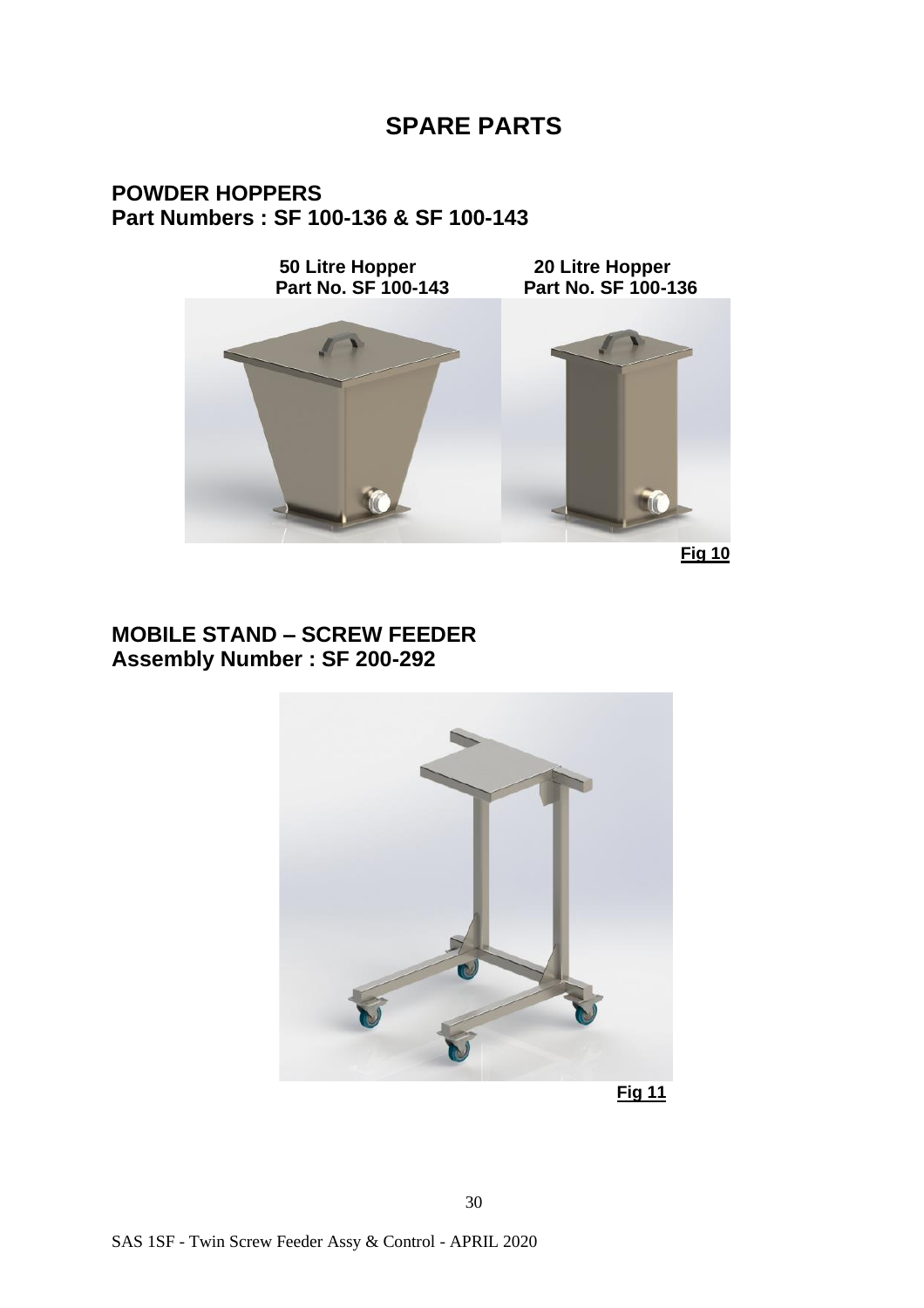## **DIMENSIONS**

#### **TWIN SCREW FEEDER MAIN BODY Assembly Number : SF 200-138-XXX**





**Fig 12**

| <b>Model</b>   |                       |     |    |     |     |            | <b>Weight (Kg)</b> |
|----------------|-----------------------|-----|----|-----|-----|------------|--------------------|
| <b>SAS-1SF</b> | $\sqrt{2}$<br>ີ່<br>◡ | 350 | 90 | 500 | 690 | חרח<br>ZZU | -94                |

#### **POWDER HOPPERS Part Numbers : 100-136 & 100-143**

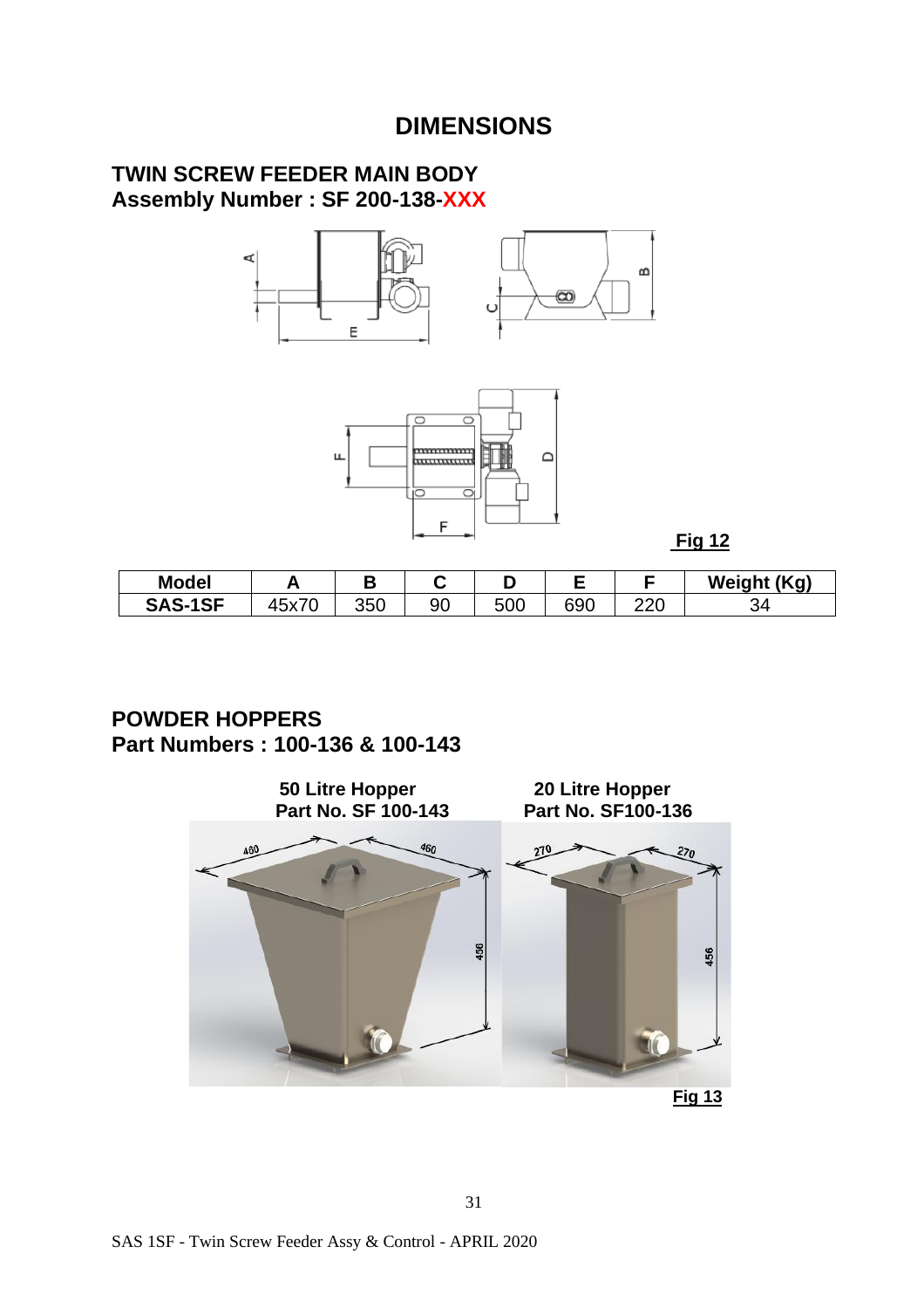## **DIMENSIONS**

#### **TWIN SCREW FEEDER ASSEMBLIES Assembly Number : SAS 1SF-XXL**

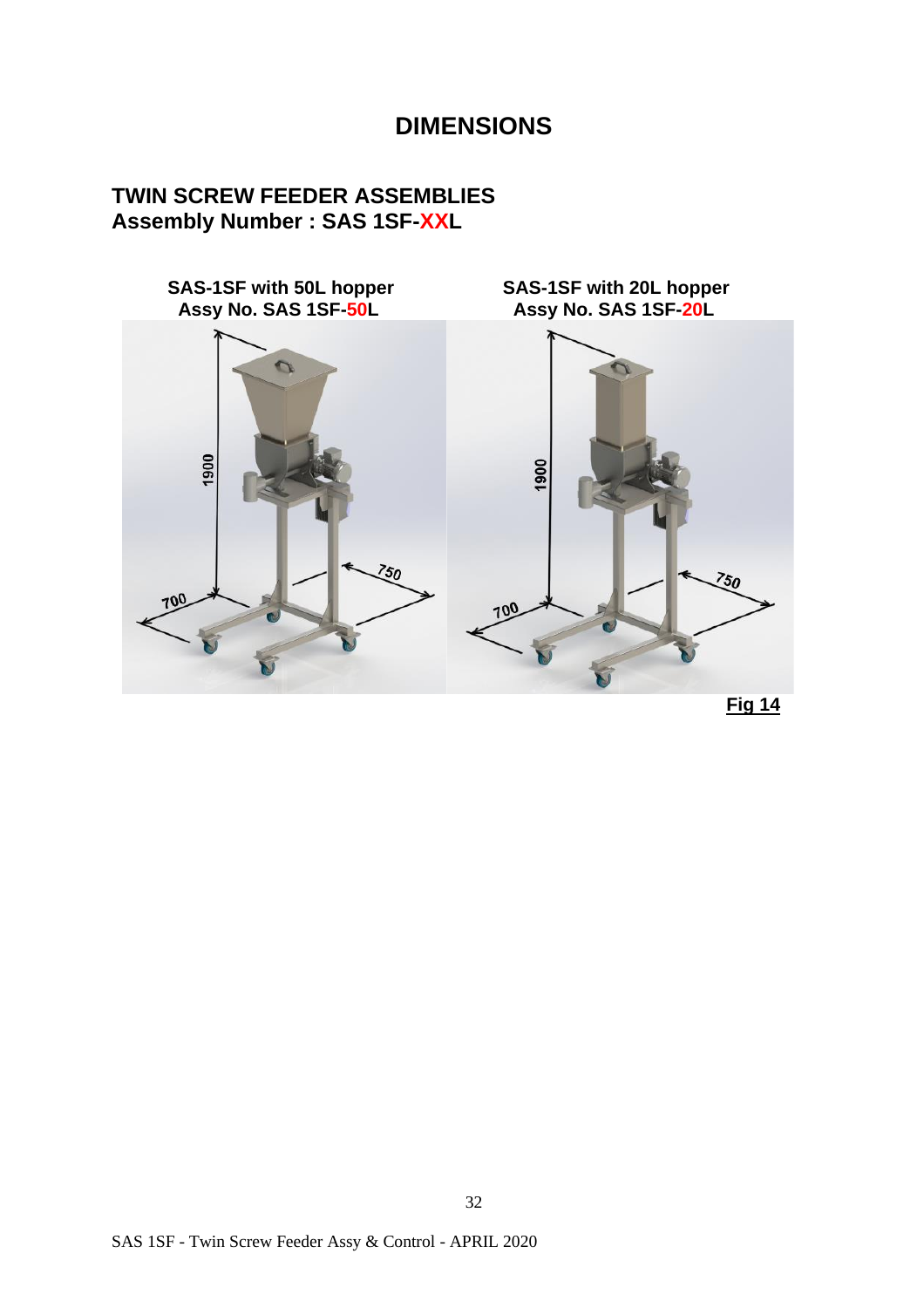## **TECHNICAL SPECIFICATIONS**

The D series screw feeders are equipped with a double extracting screw, they guarantee a homogeneous material flow, high precision and dosing regularity thanks also to the screws that are machine made for a perfect coupling.

The D series twin screw feeders are designed for the dosing of powdered material and synthetic fibres. They are available both on volumetric and gravimetric version with an electronic loading cell weighting system that guarantees high precision and reliability.

They are used in their different configurations in all industrial fields, from concrete to chemistry, from food to pharmaceutical industry.

The different configurations make them suitable for the use of materials that have very different granulometry and fluency.

They are available also in configuration for ATEX areas.

A screw feeder makes the function to unload a theoretically constant material quantity on each turn. This behaviour allows to make a specific load both on the granulometric and volumetric version. It is expressed in dm<sup>3</sup>/h and the value is determined by the following factors:

- Dosing screw rotating speed.
- Dosing screw pitch and diameter length.
- Used product specific weight.

|       | SAS 1SF<br><b>Twin Screw Feeder</b> |                |   |   |    |    |    |    |    |    | Litres/Hour |    |    |    |    |    |     |     |     |     |
|-------|-------------------------------------|----------------|---|---|----|----|----|----|----|----|-------------|----|----|----|----|----|-----|-----|-----|-----|
| Ratio | <b>Screw Sets</b>                   | $\overline{2}$ | 4 | 8 | 10 | 12 | 14 | 16 | 20 | 23 | 28          | 40 | 44 | 48 | 70 | 92 | 140 | 172 | 225 | 280 |
|       | <b>EX Single Pitch</b>              |                |   |   |    |    |    |    |    |    |             |    |    |    |    |    |     |     |     |     |
| 100:1 | <b>EX Double Pitch</b>              |                |   |   |    |    |    |    |    |    |             |    |    |    |    |    |     |     |     |     |
|       | <b>MC</b>                           |                |   |   |    |    |    |    |    |    |             |    |    |    |    |    |     |     |     |     |
|       | <b>EX Single Pitch</b>              |                |   |   |    |    |    |    |    |    |             |    |    |    |    |    |     |     |     |     |
| 60:1  | <b>EX Double Pitch</b>              |                |   |   |    |    |    |    |    |    |             |    |    |    |    |    |     |     |     |     |
|       | <b>MC</b>                           |                |   |   |    |    |    |    |    |    |             |    |    |    |    |    |     |     |     |     |
|       | <b>EX Single Pitch</b>              |                |   |   |    |    |    |    |    |    |             |    |    |    |    |    |     |     |     |     |
| 21:1  | <b>EX Double Pitch</b>              |                |   |   |    |    |    |    |    |    |             |    |    |    |    |    |     |     |     |     |
|       | <b>MC</b>                           |                |   |   |    |    |    |    |    |    |             |    |    |    |    |    |     |     |     |     |
|       | <b>EX Single Pitch</b>              |                |   |   |    |    |    |    |    |    |             |    |    |    |    |    |     |     |     |     |
| 14:1  | <b>EX Double Pitch</b>              |                |   |   |    |    |    |    |    |    |             |    |    |    |    |    |     |     |     |     |
|       | <b>MC</b>                           |                |   |   |    |    |    |    |    |    |             |    |    |    |    |    |     |     |     |     |

#### **Please Note**

The above table is for reference only and provides an approximate indication of Powder Throughputs. Please contact SAS directly with details of your powder materials.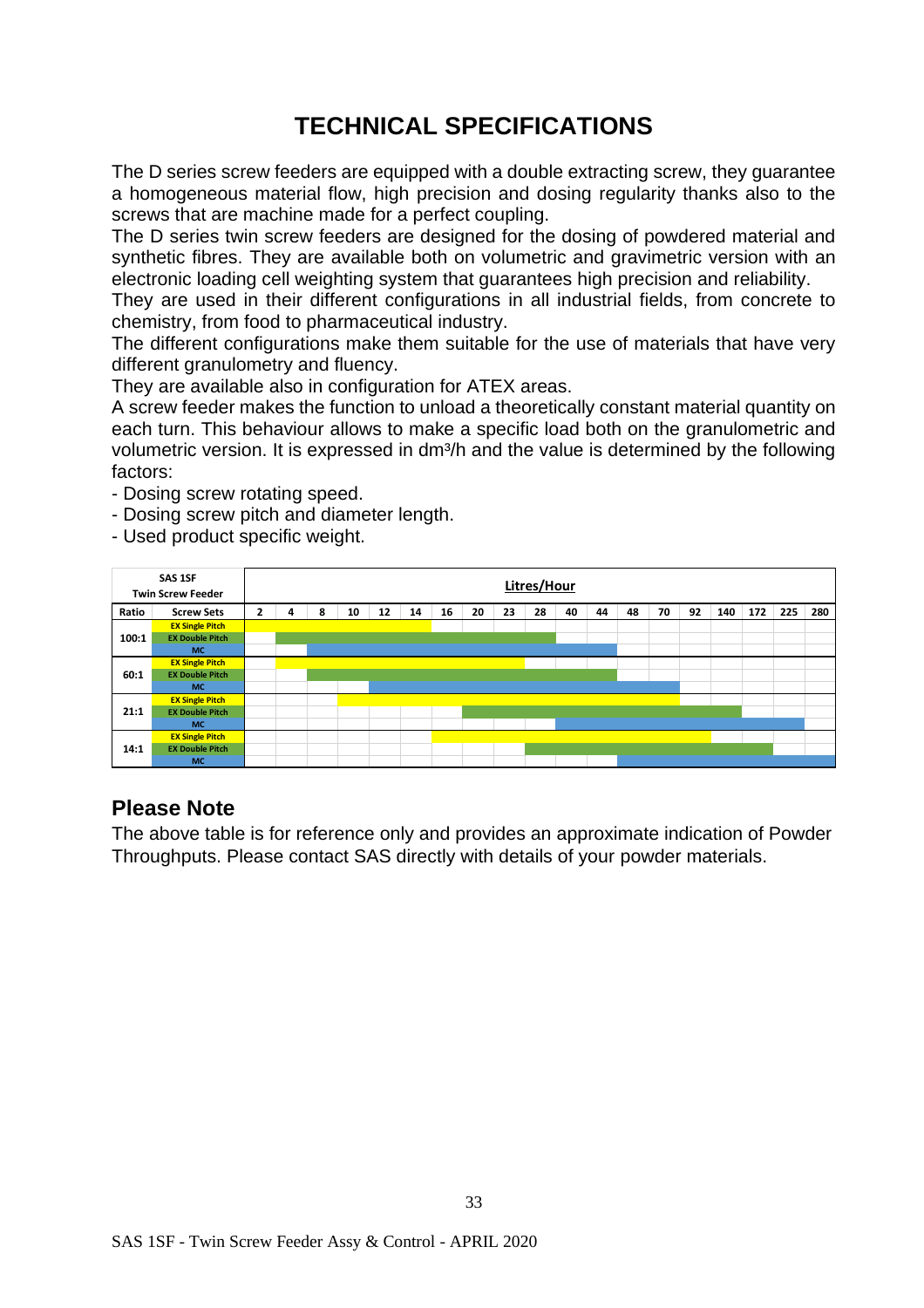## **TECHNICAL SPECIFICATIONS**

#### **TWIN SCREW FEEDER**

| <b>Mains Electrical Supply</b>    | 3 phase, $N + E$ , supply via Invertor (see<br>$\bullet$<br>separate SAS E3 manual for Invertor) |
|-----------------------------------|--------------------------------------------------------------------------------------------------|
| <b>Supply Voltage</b>             | 230-480VAC @ 50/60Hz<br>$\bullet$                                                                |
| <b>Connected Load</b>             | 2.8 up to 6.0 Amp - Ratio dependant                                                              |
| No. of Drive Motors               | 2 x Motor/Gearbox assemblies<br>$\bullet$                                                        |
| - 1 x Twin Screw Motor/Gearbox    | 0.25Kw up to 0.50Kw – Ratio dependant<br>$\bullet$                                               |
| - 1 x Mixing Paddle Motor/Gearbox | 0.25Kw<br>$\bullet$                                                                              |
| <b>Protection Category</b>        | <b>IP 55</b><br>$\bullet$                                                                        |
| <b>Operating Temperature</b>      | $-10^{\circ}$ C to $+50^{\circ}$ C<br>$\bullet$                                                  |
| Construction                      | <b>Stainless Steel 304</b>                                                                       |
| <b>Gaskets</b>                    | NBR Food grade<br>$\bullet$                                                                      |
| <b>Total Weight</b>               | 34kg without Hopper                                                                              |

#### **SUPPORT STAND**

| Construction        | <b>Stainless Steel 304</b>         |
|---------------------|------------------------------------|
| <b>Total Weight</b> | 50Kg without Screw Feeder & Hopper |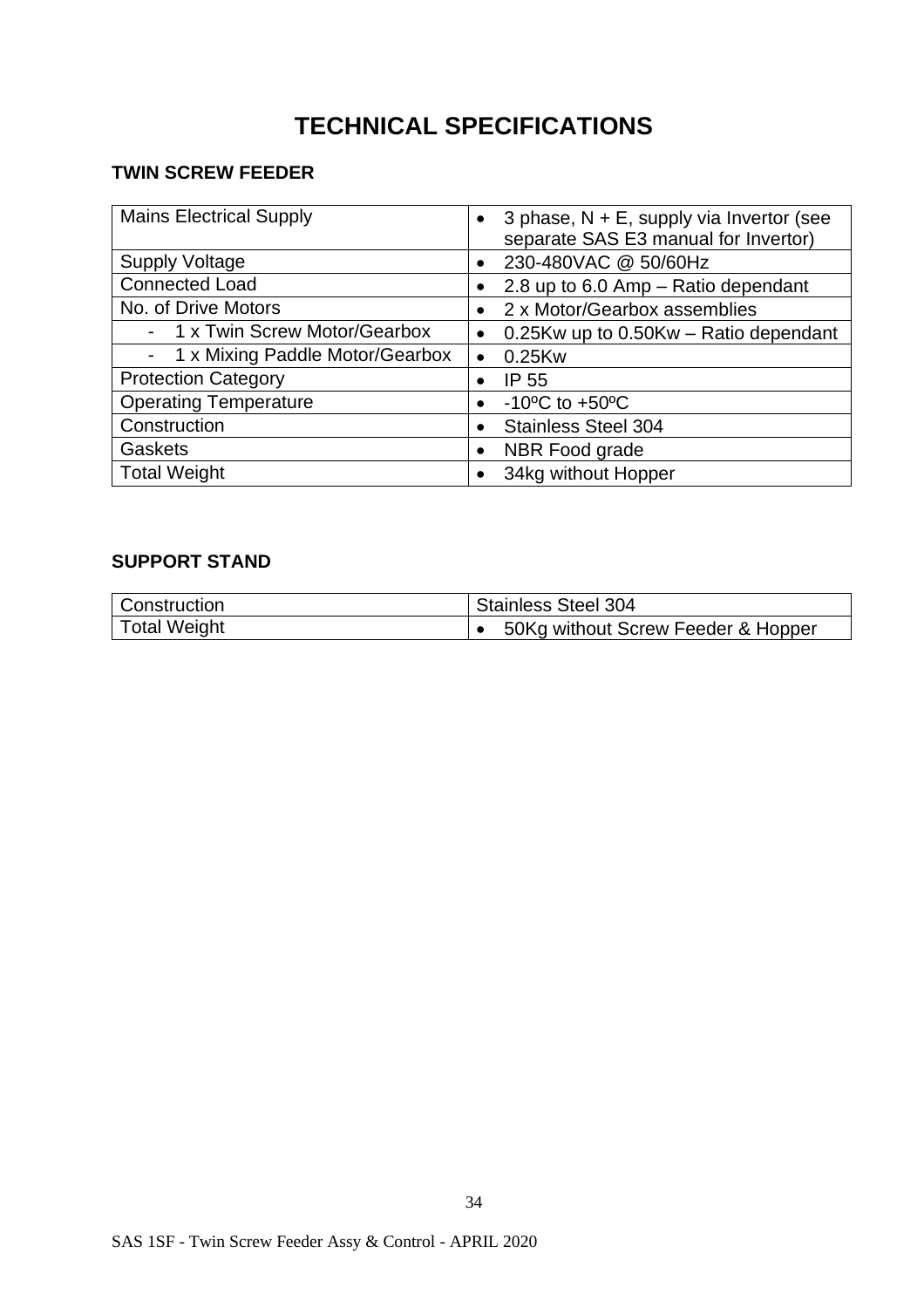## **WARRANTY**

Dear Customer,

Thank you for buying a SAS products and systems. Every care has been taken, from design to manufacture, to ensure that this product gives you complete satisfaction.

Spice Application Systems Ltd guarantees that all equipment manufactured by them will be free from defective workmanship or materials for a period of 12 months or 3000 working hours, from the date of delivery of the equipment, whichever comesfirst.

We will rectify any manufacturing or material defects by means of suitable repair or supplying a replacement part.

Always providing that:

- Any such defect(s) is reported in writing, within the 12-month period.
- All equipment is installed, operated and maintained in accordance with specific recommendations of Spice Application Systems Ltd and good industry practice.
- Spice Application Systems Ltd supplies all spare parts and consumable items.
- Consumable spares are inspected frequently and replaced as necessary. The life of these varies with the application and they are not guaranteed for any specific period.
- Maintenance spares are inspected and replaced if necessary every 12 months or 3000 operated hours, whichever is sooner.
- Any consequential loss, however caused is expressly excluded from this guarantee

Spice Application Systems Ltd will not be liable for any repairs or replacements (including labour costs) without our written approval.

Spice Application Systems Ltd gives no performance guarantees, unless specifically indicated in our proposal. The effects erosion, corrosion and general wear and tear are specifically excluded.

Spice Application Systems Ltd reserves the right to amend or change specifications, as part of their continuous development policy.

#### **We make no other guarantee or representation whatsoever, expressed or implied.**